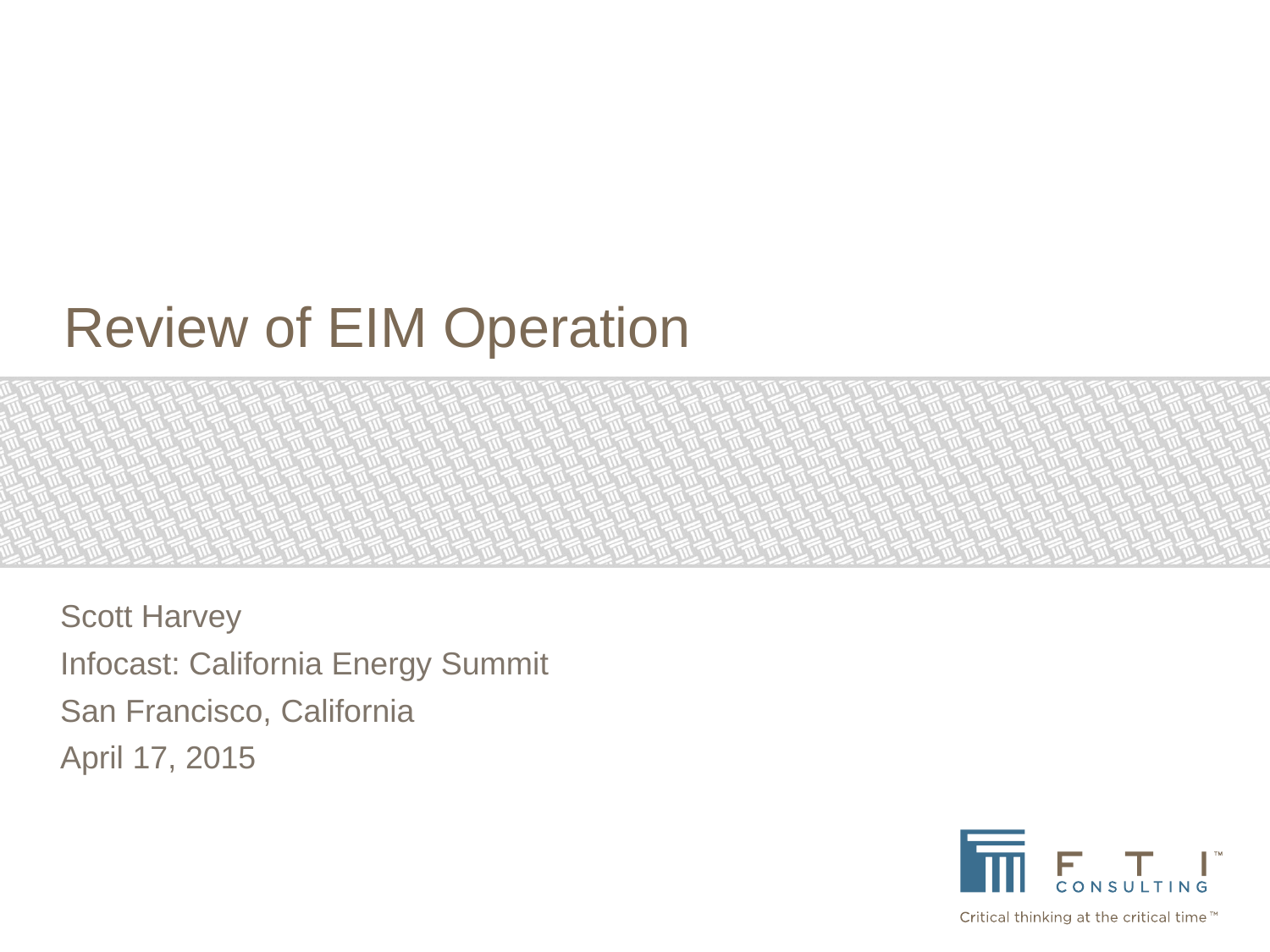# **TOPICS**

- The California ISO EIM
- EIM Design Challenges
- EIM Transfer Capacity and Benefits
- Load Balance Violations and EIM Pricing

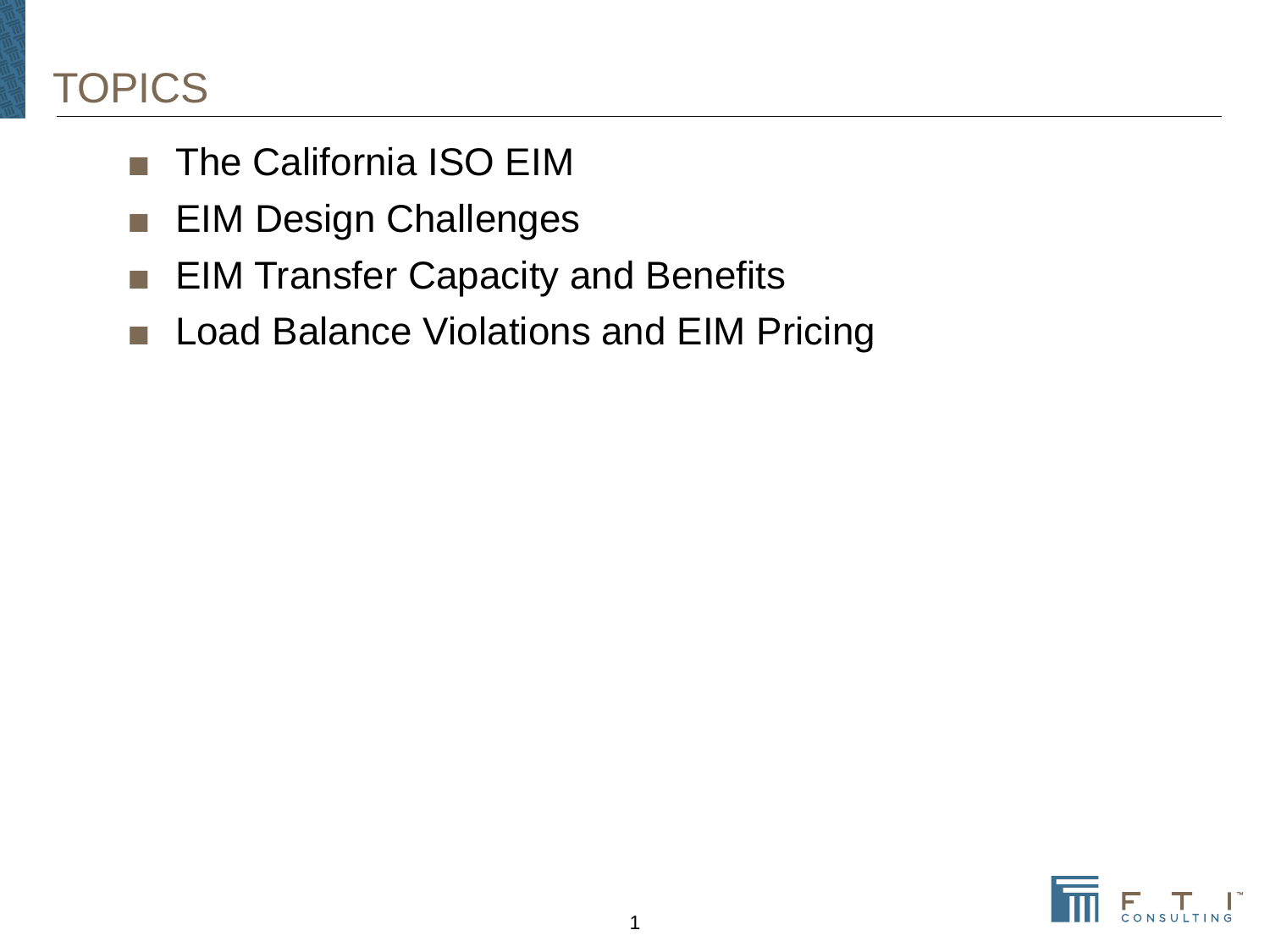# THE CALIFORNIA ISO EIM

.

Activation of the California ISO and PacifiCorp EIM on November 1, 2014 was an important step in the evolution of western power markets.

- The expanded regional dispatch will allow the EIM participants to reduce rate payer costs and better maintain reliability while accommodating higher levels of intermittent resource output.
- The eventual participation of the Nevada Companies, Puget Sound Energy and Arizona Public Service should lead to even larger rate payer benefits.

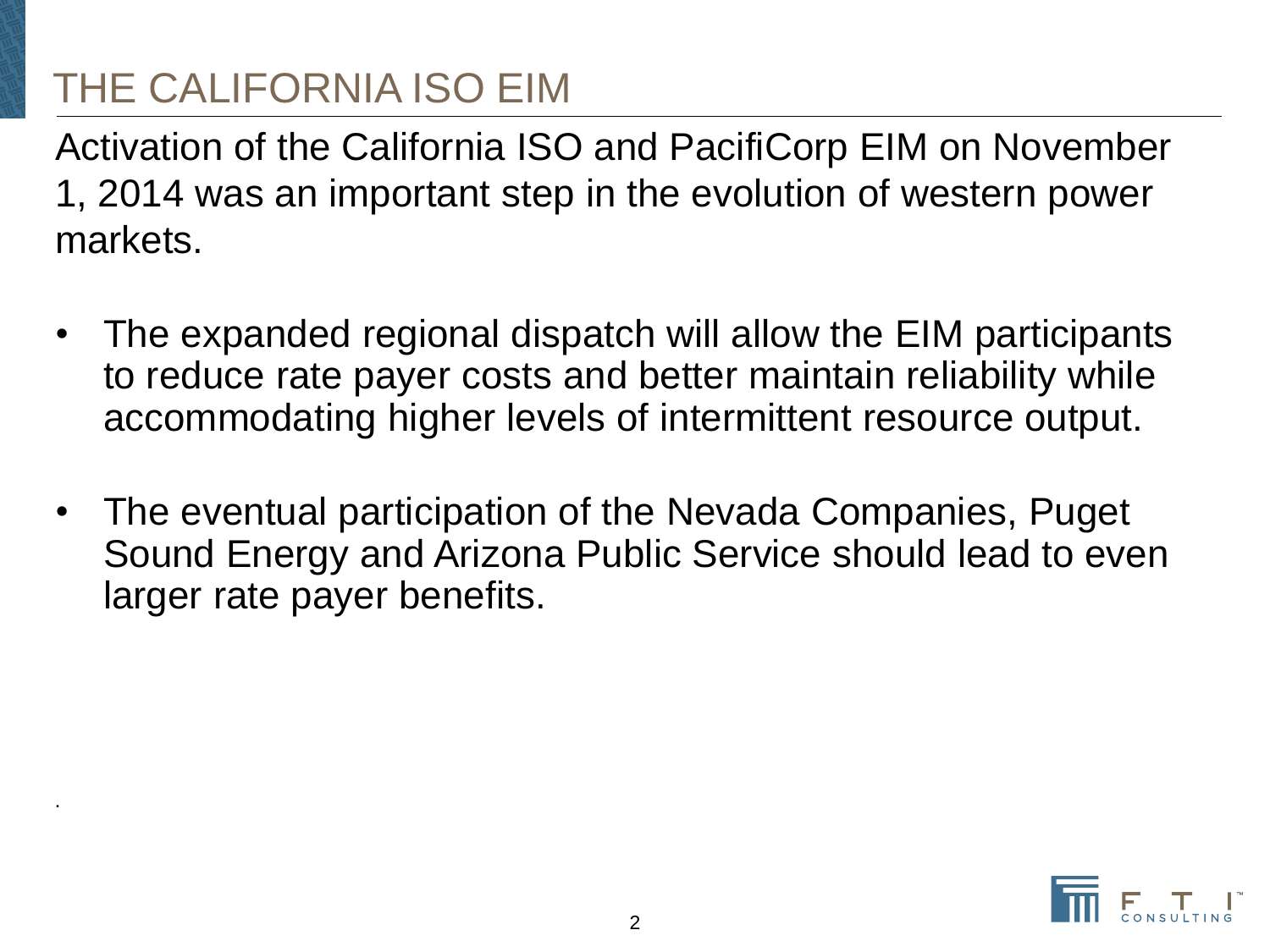# THE CALIFORNIA ISO EIM

.

The California ISO EIM design in which the California ISO coordinates inter-balancing area interchange on a 15- and 5 minute basis, while the EIM balancing authority areas continue to carry out their responsibilities, follows the designs initially implemented by MISO and SPP.

- MISO multi-balancing area operation April 1, 2005 to January 9, 2009;
- SPP multi-balancing area operation February 1, 2007 to March 1, 2014.

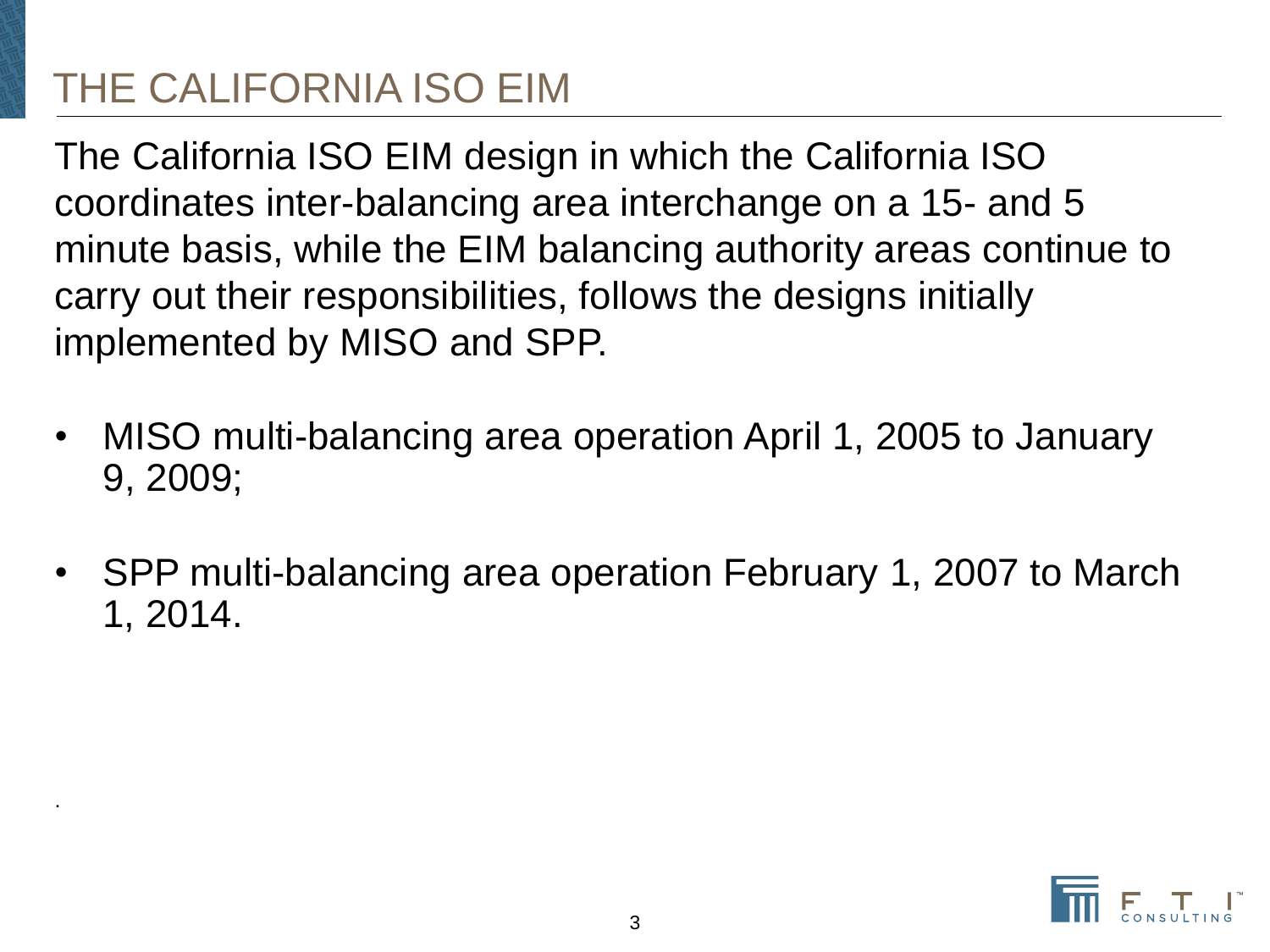.

The design in which the individual balancing area authorities continue to carry out balancing area functions while the market operator coordinates a real-time dispatch among the balancing areas has substantial advantages in terms of allowing gradual transitions and reducing implementation risks.

- This design also creates operational challenges, such as the division of dispatchable resources between those available to the EIM dispatch and those available to the balancing area authority.
- This was the case for MISO and SPP, just as it has been for the California ISO.

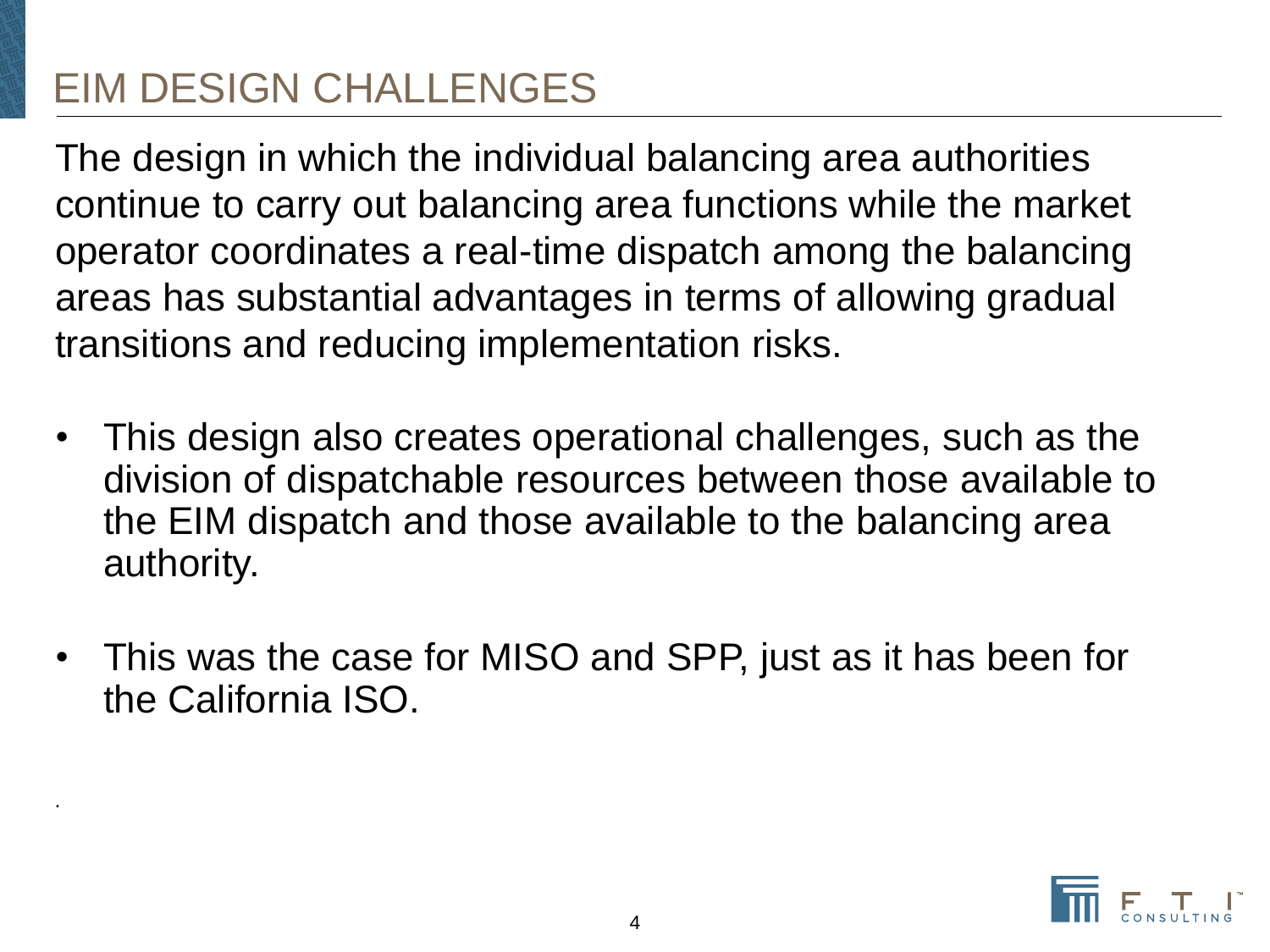.

When the MISO began operations in April 2005, the MISO coordinated day-ahead and real-time energy markets but reserves and regulation continued to be managed by the responsible balancing authority.

- Like the California ISO EIM, the initial MISO operating design accommodated reserve sharing groups that extended beyond the MISO.
- During this period, the MISO faced challenges similar to the California ISO with binding ramp constraints in its real-time dispatch causing potential power balance violations, which the MISO sought to address without raising rate payer costs by committing more generation than was really needed given the resources available to the balancing area authorities.

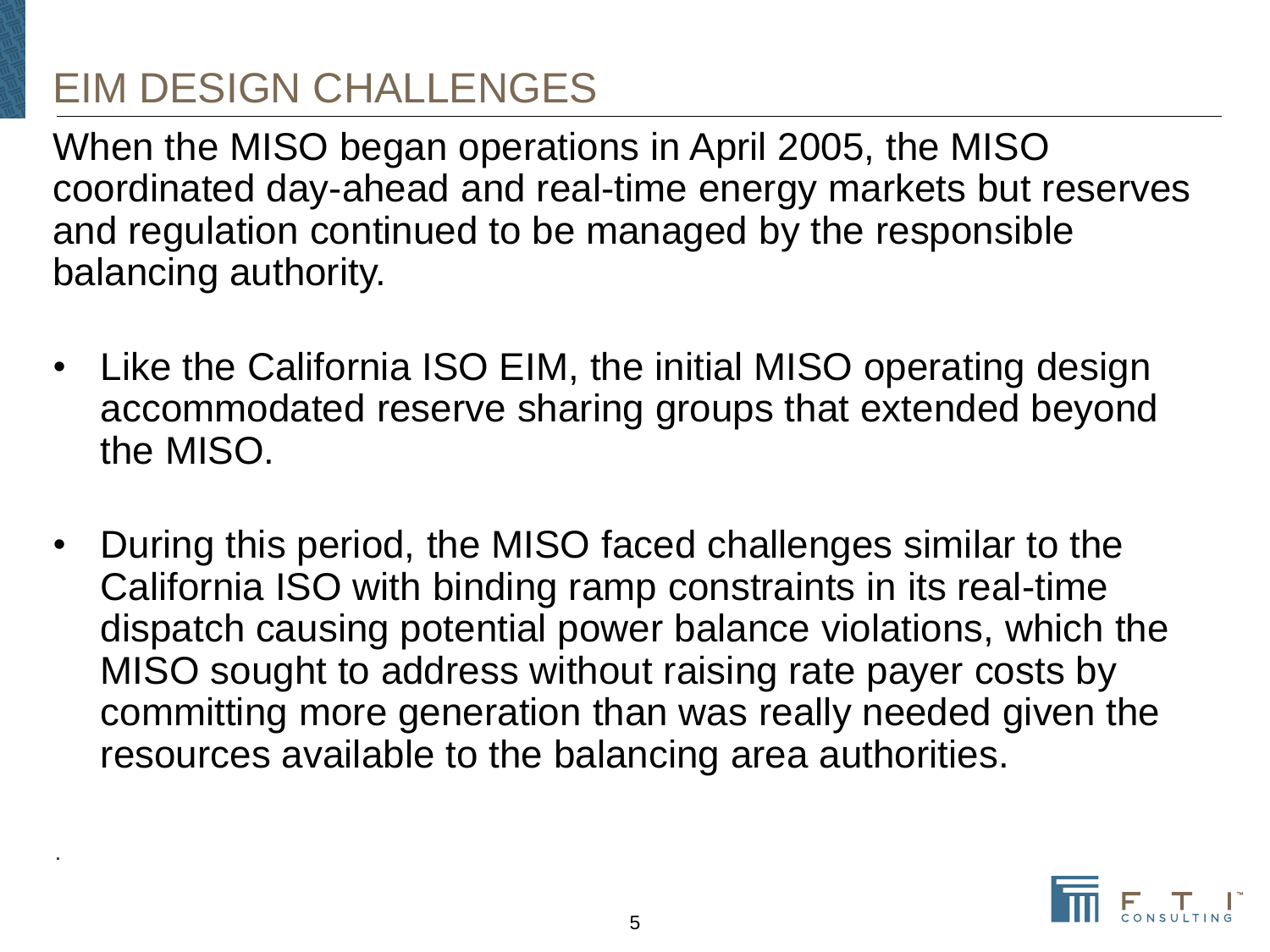In seeking approval from FERC for its ARC procedure in 2006, Joe Gardner, the MISO director of system wide operations, observed:

"One typical situation involves a substantial curtailment of imports in response to a TLR procedure, either called by the Midwest ISO or a different Reliability Coordinator, which can in a matter of a few minutes create a large demand-supply gap that exceeds the capability of the on-line Resources responding to the UDS signal."<sup>1</sup>

1. Affidavit of Joe Gardner, June 5, 2006 Docket ER06-1099-000 p. 4

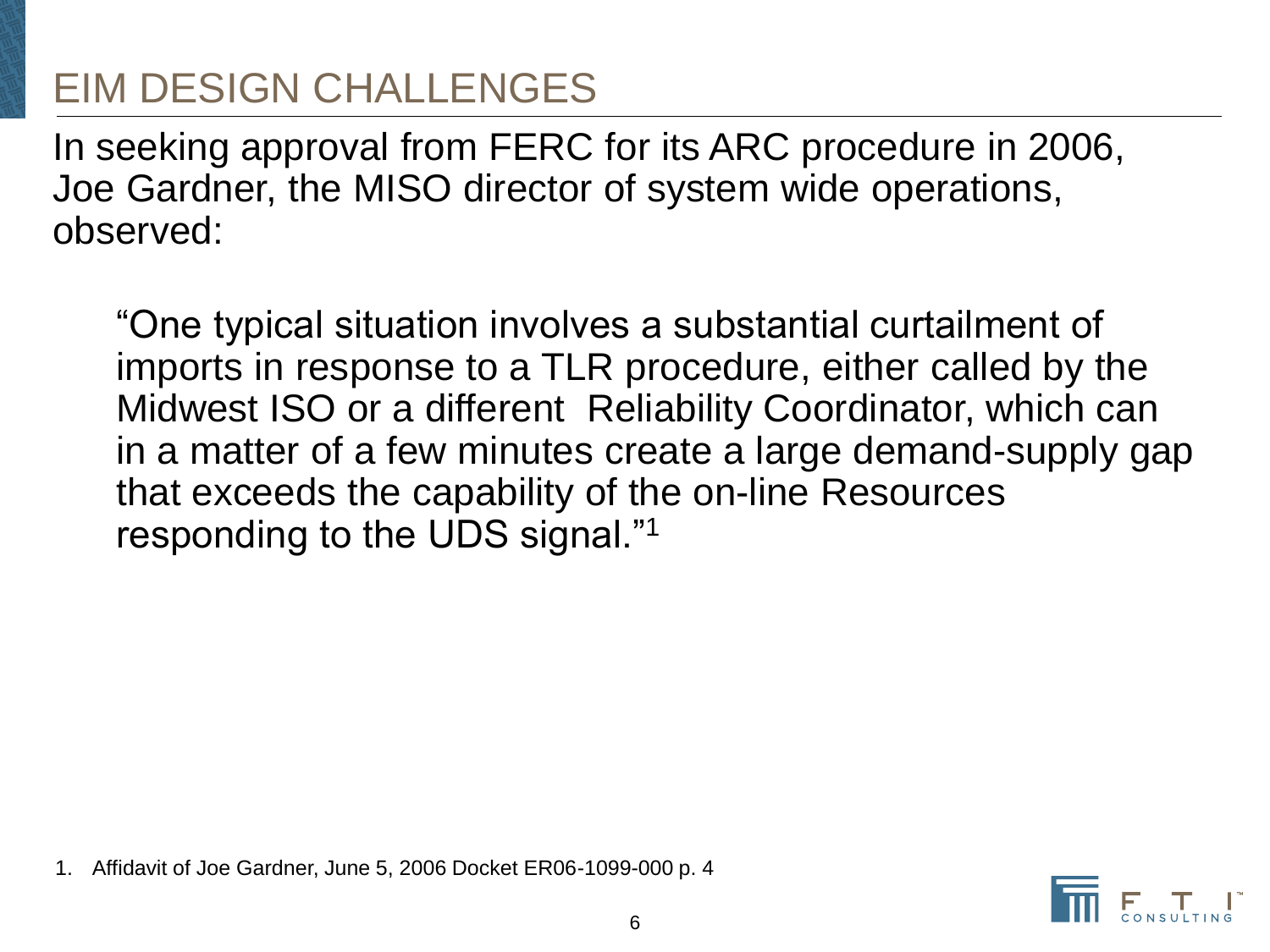The difficulty of cost effectively balancing load and generation on a 5 minute basis without access to additional ramp capability caused the MISO to file its ARC procedure (adequate ramp capability) on June 5, 2006 in Docket ER06-1099-000.

- This procedure was approved by FERC <sup>1</sup> and implemented on March 20, 2007.
- The MISO 2007 State of the Market Report contains a long list of ARC activation events and the cause. <sup>2</sup>

- 1. See 118 FERC ¶61,009 January 5, 2007.
- 2. Potomac Economics, 2007 State of the Market Report for the Midwest ISO, pp. 59-61

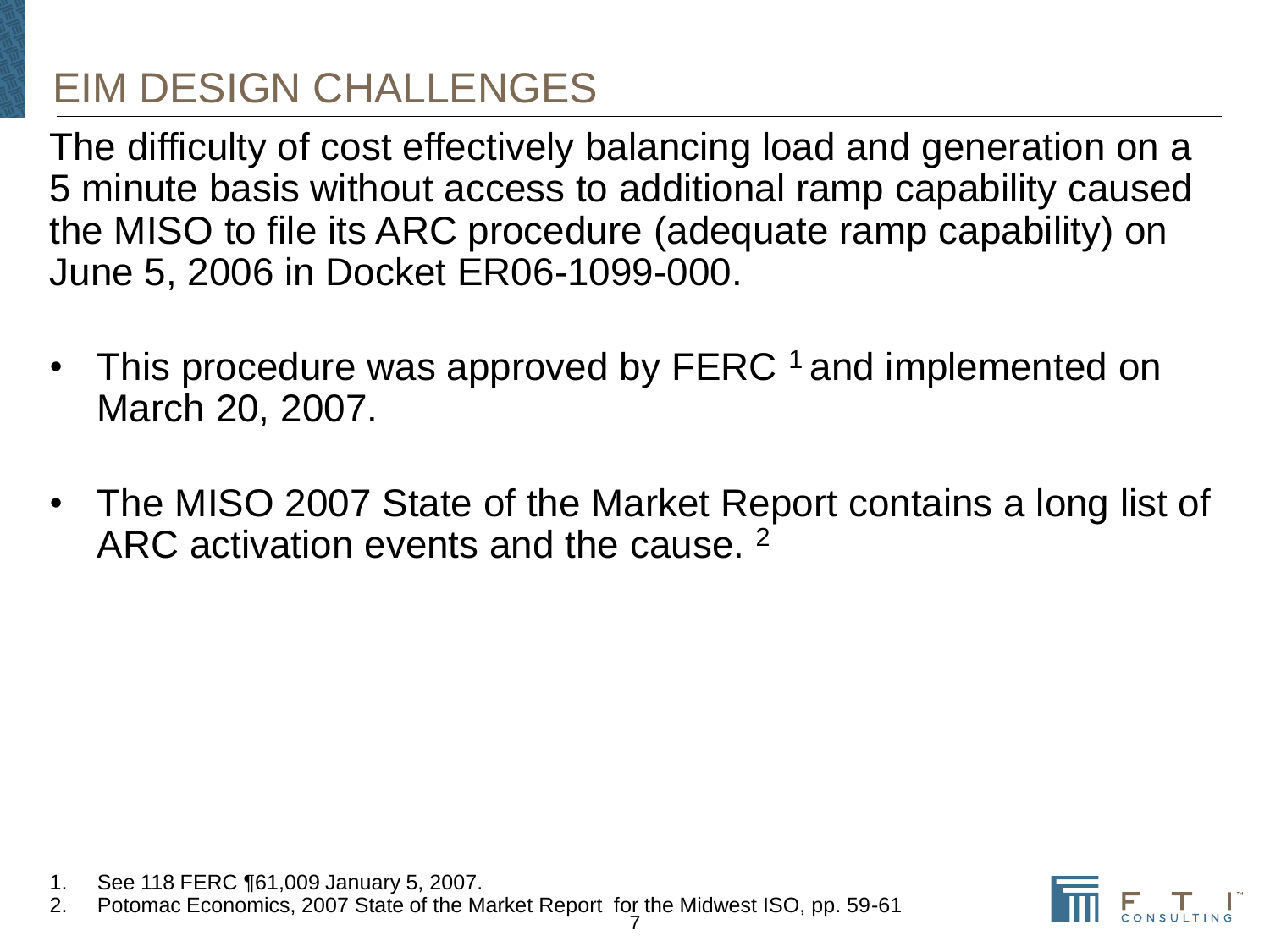SPP faced similar challenges with ramp constraints creating an inability to balance load and generation during the period when it coordinated a multi-balancing authority area real-time dispatch.<br>Table II.15 Market Ramp Rate Violations

|           | % of Intervals with | % of Intervals with | % of Intervals with |
|-----------|---------------------|---------------------|---------------------|
| Month     | Market Ramp Rate    | Market Ramp Rate    | Market Ramp Rate    |
|           | Violations in 2007  | Violations in 2008  | Violations in 2009  |
| January   | <b>NA</b>           | 1.24%               | 0.63%               |
| February  | 1.30%               | 0.81%               | 0.29%               |
| March     | 1.10%               | 0.95%               | 0.36%               |
| April     | 0.94%               | 0.53%               | 0.44%               |
| May       | $0.90\%$            | 0.86%               | 1.00%               |
| June      | 0.82%               | 0.72%               | 0.49%               |
| July      | 0.71%               | 0.26%               | 0.03%               |
| August    | $0.44\%$            | 0.31%               | 0.13%               |
| September | 0.66%               | 0.59%               | 0.19%               |
| October   | 1.24%               | 0.77%               | 0.41%               |
| November  | 1.50%               | 0.66%               | 0.55%               |
| December  | 1.01%               | 0.60%               | $0.39\%$            |
| Average*  | 0.96%               | 0.69%               | 0.41%               |

\* Average is weighted by the number of days in each month

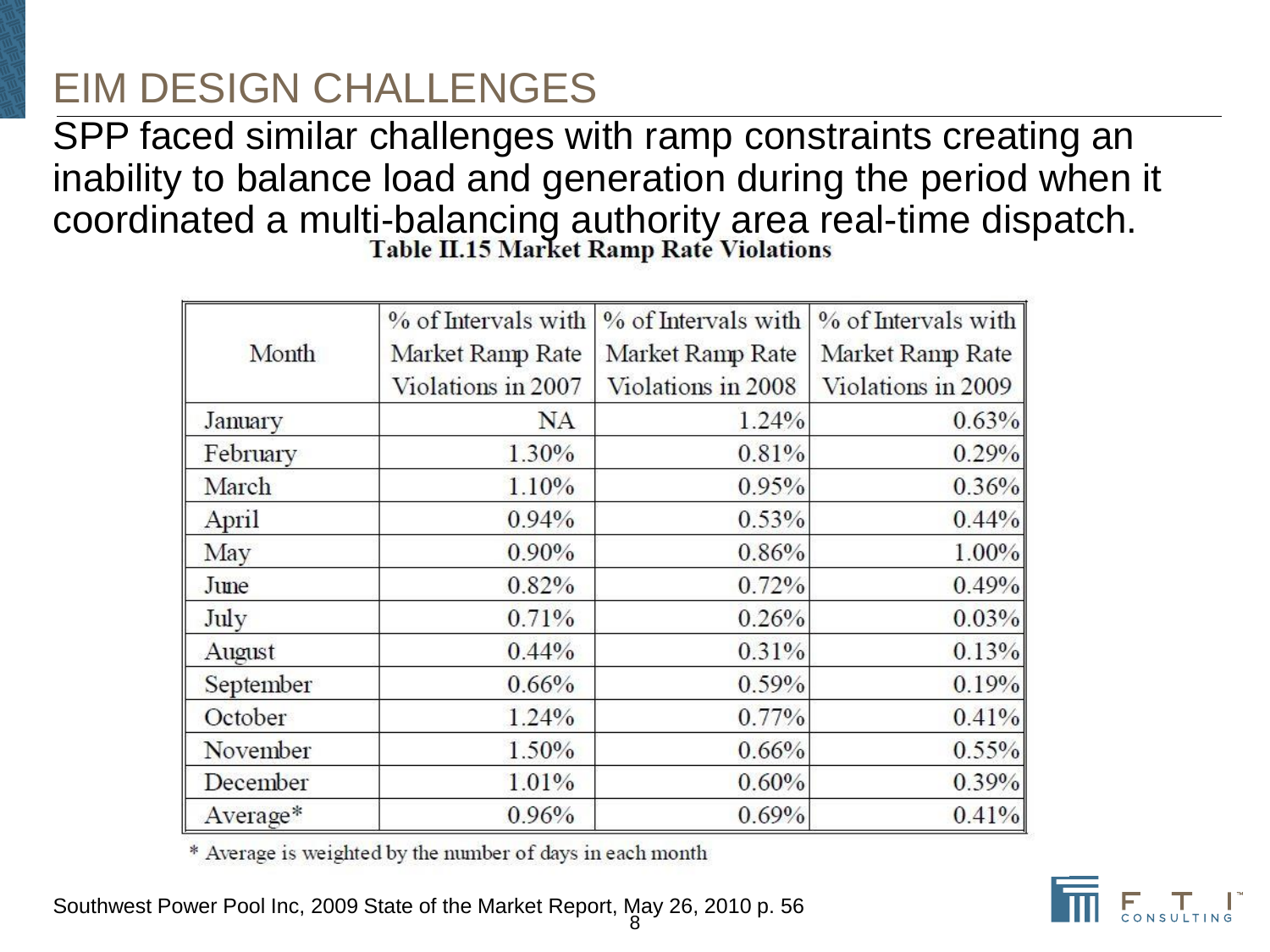These challenges were in part due to the limited proportion of the dispatchable capacity that was made available by the balancing area authorities to the SPP EIM real-time dispatch.

Table II.14 Dispatchable Range of Capacity Made Available to the EIS Market by Month

| Month     | Percent of Capacity  | Percent of Capacity  | Percent of Capacity  |
|-----------|----------------------|----------------------|----------------------|
|           | Dispatchable in 2007 | Dispatchable in 2008 | Dispatchable in 2009 |
| January   | <b>NA</b>            | 46%                  | 45%                  |
| February  | 50%                  | 47%                  | 44%                  |
| March     | 47%                  | 48%                  | 46%                  |
| April     | 47%                  | 47%                  | 43%                  |
| May       | 46%                  | 46%                  | 44%                  |
| June      | 47%                  | 49%                  | 45%                  |
| July      | 48%                  | 50%                  | 45%                  |
| August    | 49%                  | 48%                  | 46%                  |
| September | 46%                  | 46%                  | 43%                  |
| October   | 46%                  | 43%                  | 41%                  |
| November  | 46%                  | 44%                  | 41%                  |
| December  | 47%                  | 45%                  | 42%                  |
| Average*  | 47%                  | 46%                  | 44%                  |

\* Average is weighted by the number of days in each month

Southwest Power Pool Inc, 2009 State of the Market Report, May 26, 2010 p. 55

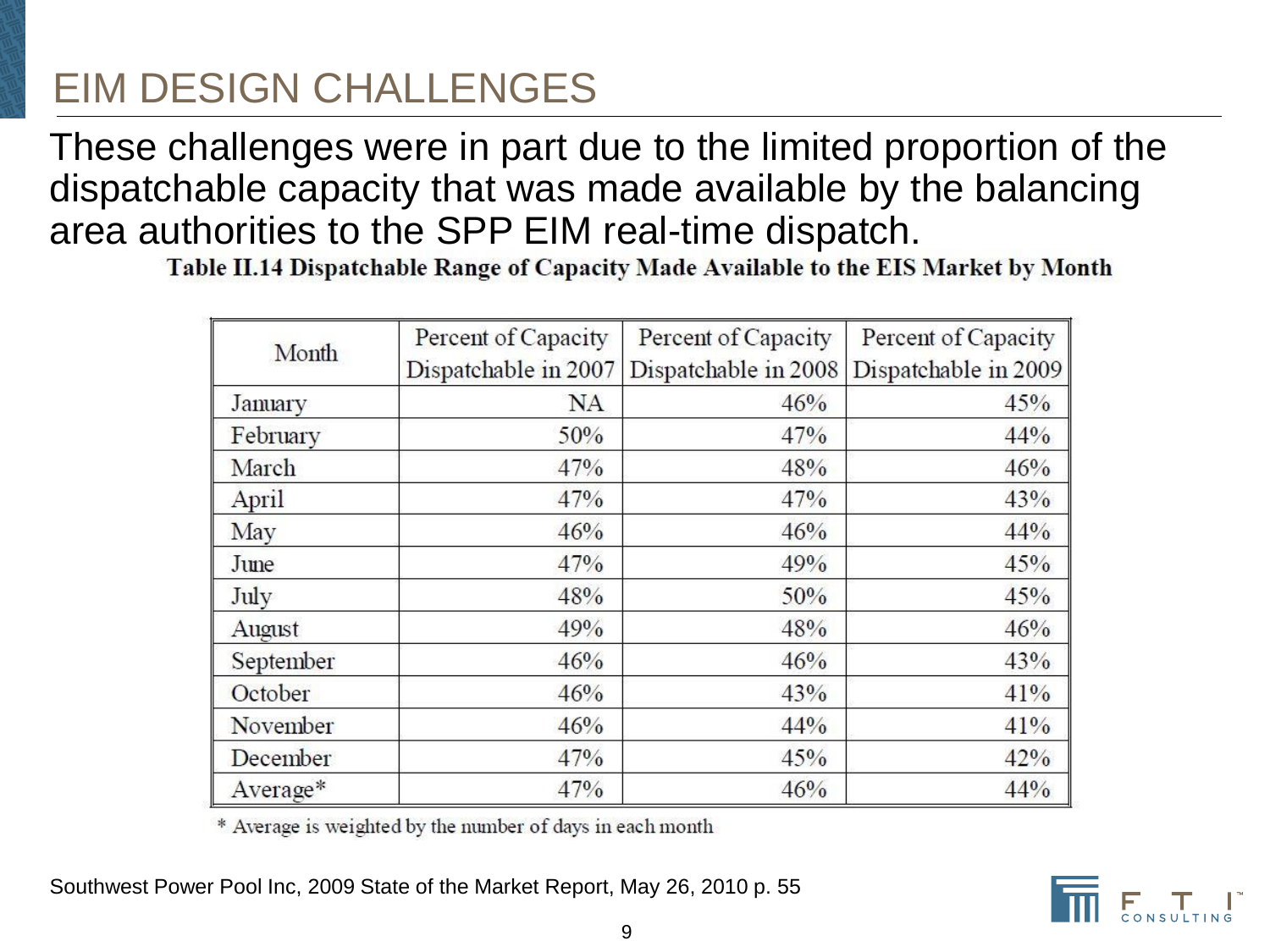It is important to understand that temporary load balance violations in the 5 minute dispatch due to ramp constraints do not indicate a lack of capacity. A resource can be ramp constrained in a particular 5 minute dispatch interval but have lots of dispatchable capacity available for subsequent intervals.



30 megawatt ramp rate

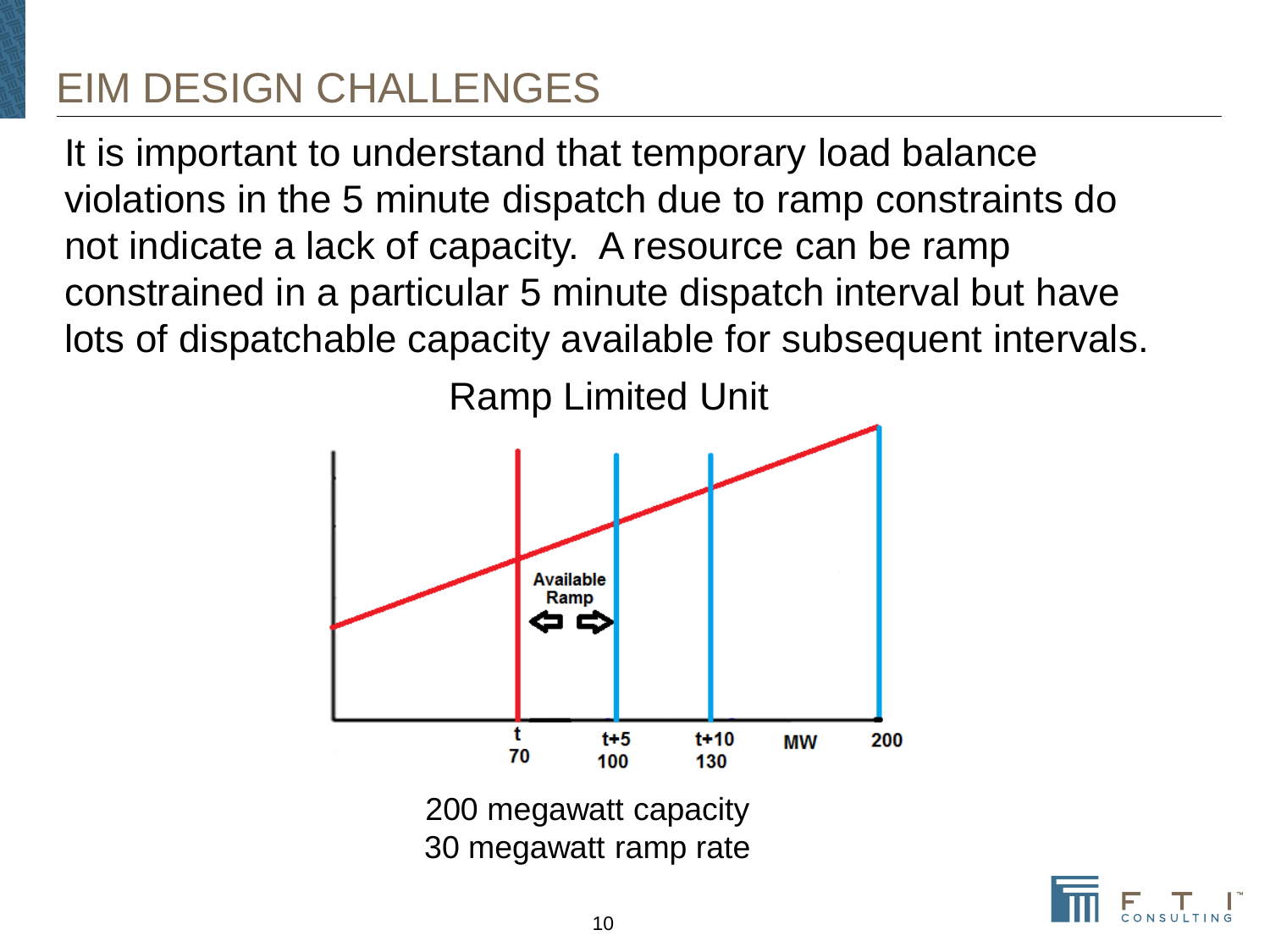Load balance violations in the 5 minute dispatch also do not necessarily reflect a lack of ramp capability to balance load and generation, they may arise because not all of the available ramp capability is visible to the dispatch software.



#### Dispatch Limited Unit with Unused Ramp

200 megawatt capacity 30 megawatt ramp rate

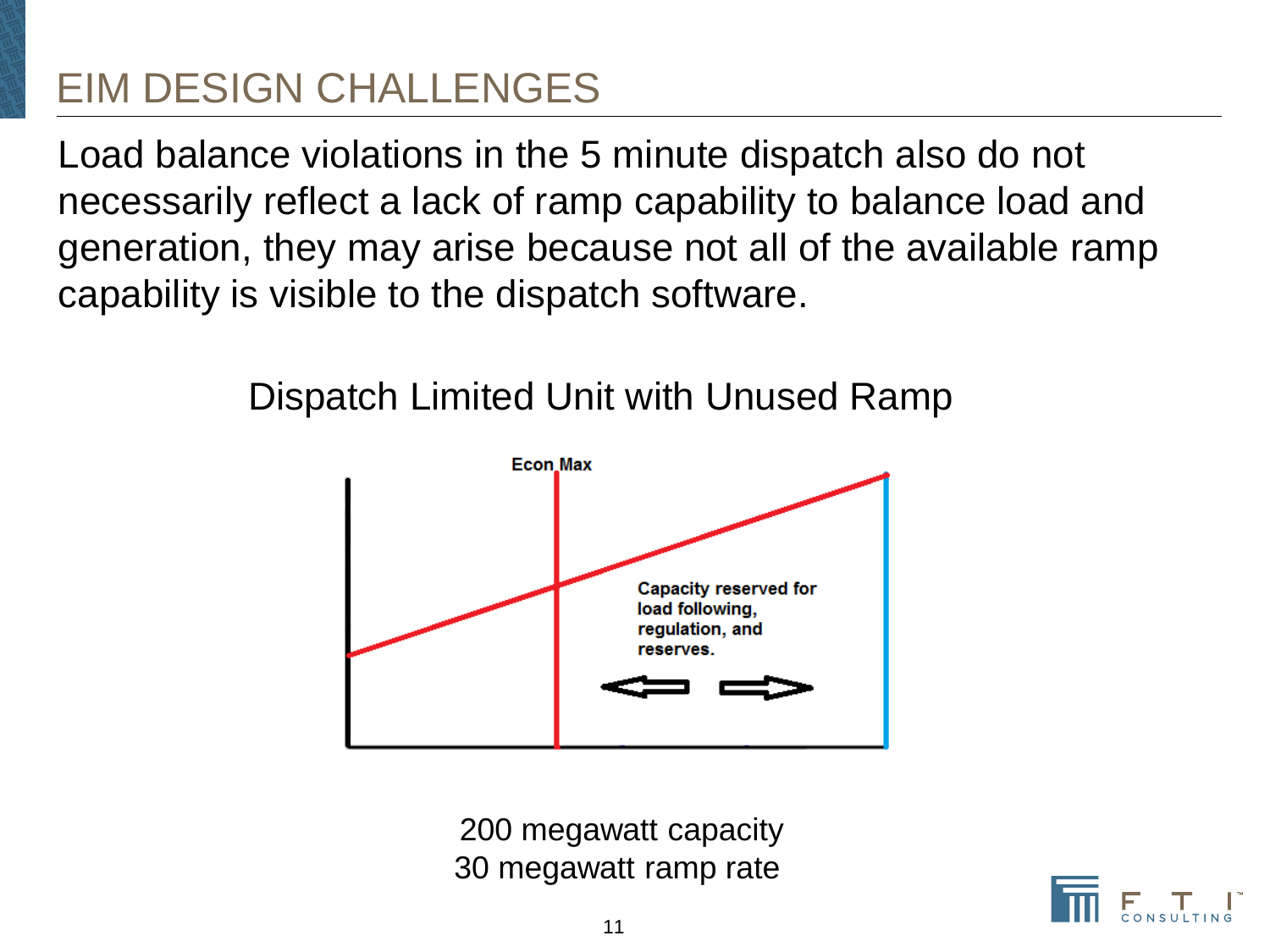The California ISO proposes to better manage the division of ramp capability between the EIM dispatch and the balancing authority area by: <sup>1</sup>

- Making more resources and capacity visible to the dispatch software, while limiting the circumstances in which the capacity reserved by the balancing authority area can be dispatched to balance load and generation in the 5 minute dispatch;
- This is a useful step in evolving the EIM design to more fully realize the potential benefits from operating an multi-balancing area energy imbalance market in the west;
- It should be anticipated that as the California ISO and the EIM participants gain experience with the design, additional improvements will be identified, just as was the case in eastern EIM Designs.
- 1. See Comments of the California ISO, Dockets ER15-861-000 and EL15-53-000 April 23, 2015.

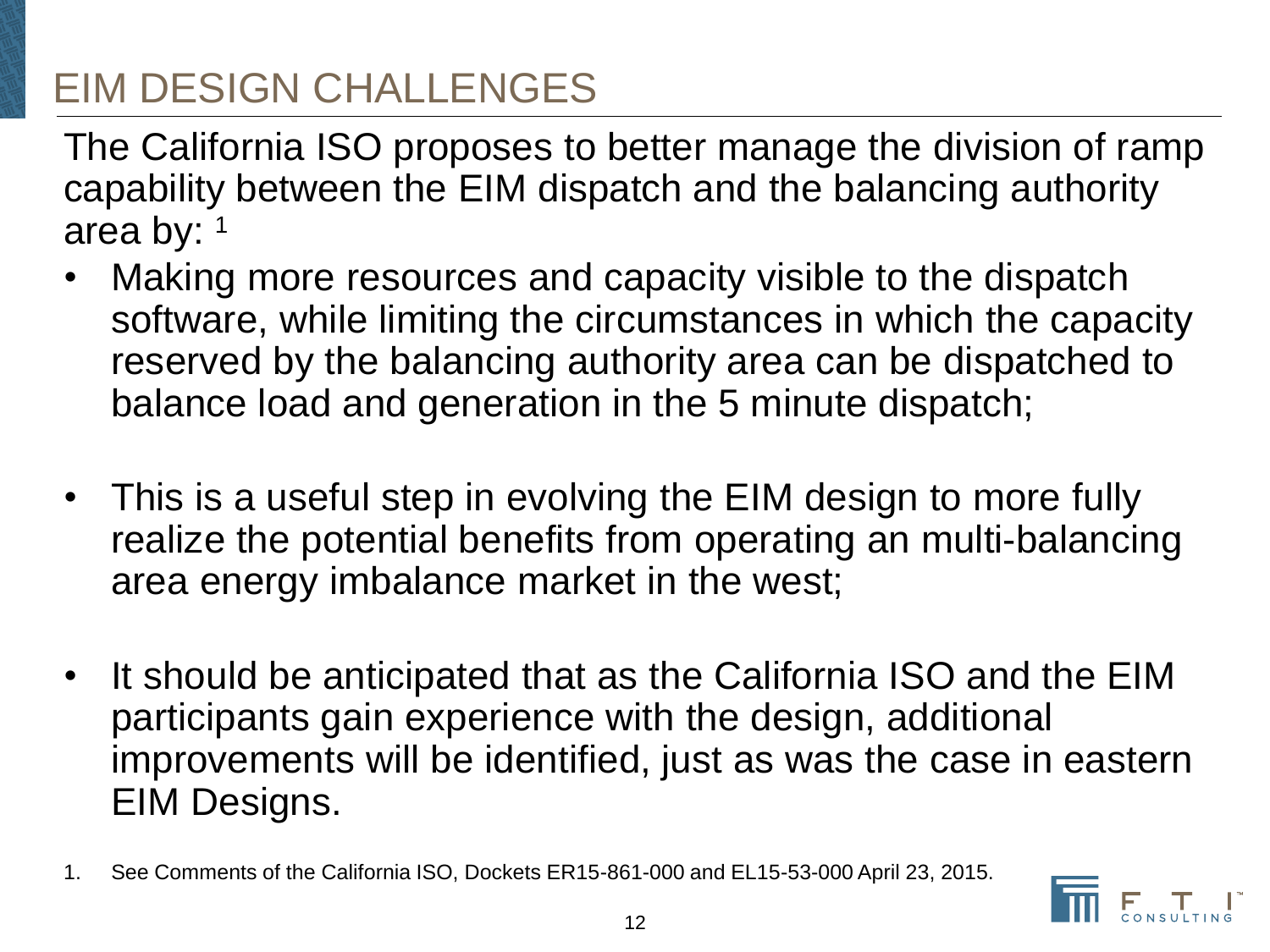The California ISO has faced greater challenges than MISO and SPP in balancing load and generation within the EIM on a five minute basis because of the limited transfer capability between the EIM regions that has been available for use in a five minute time frame.



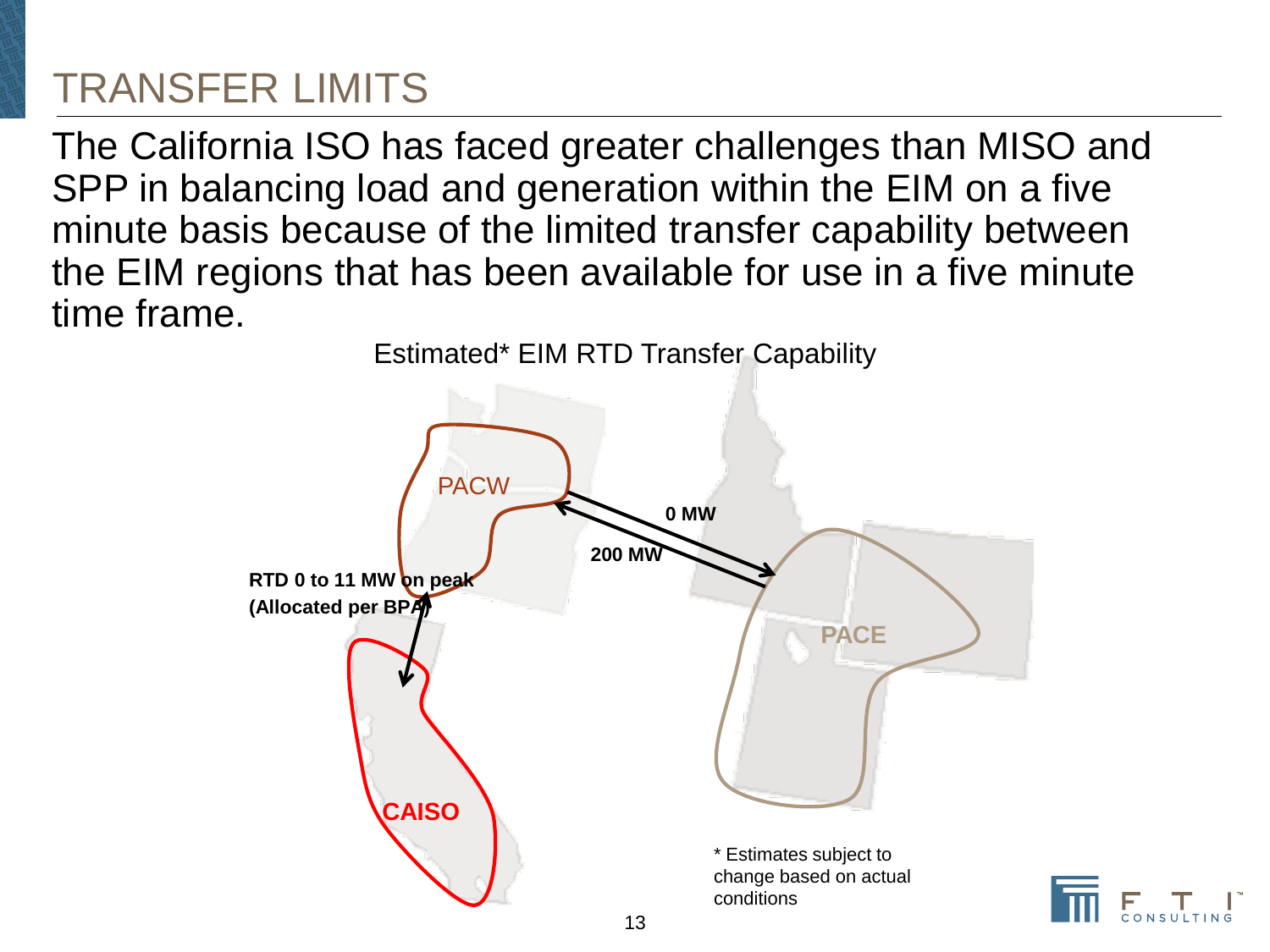While MISO and SPP were able to dispatch generation within their footprint to balance load and generation subject to actual pre and post contingency flows over the impacted transmission elements, the California ISO and PacifiCorp:

- Had less than a megawatt of transfer capability available in RTD between PacifiCorp West and the CAISO on-peak until February 4 and only up to around 11 megawatts since February 4:<sup>1</sup>
- Have no transfer capability available in RTD between PacifiCorp West into PacifiCorp East once exports from PacifiCorp East are reduced to zero.

1. See California ISO, Department of Market Monitoring, Report on Energy Imbalance Market Issues and Performance, April 2, 2015 pp 2, 9.

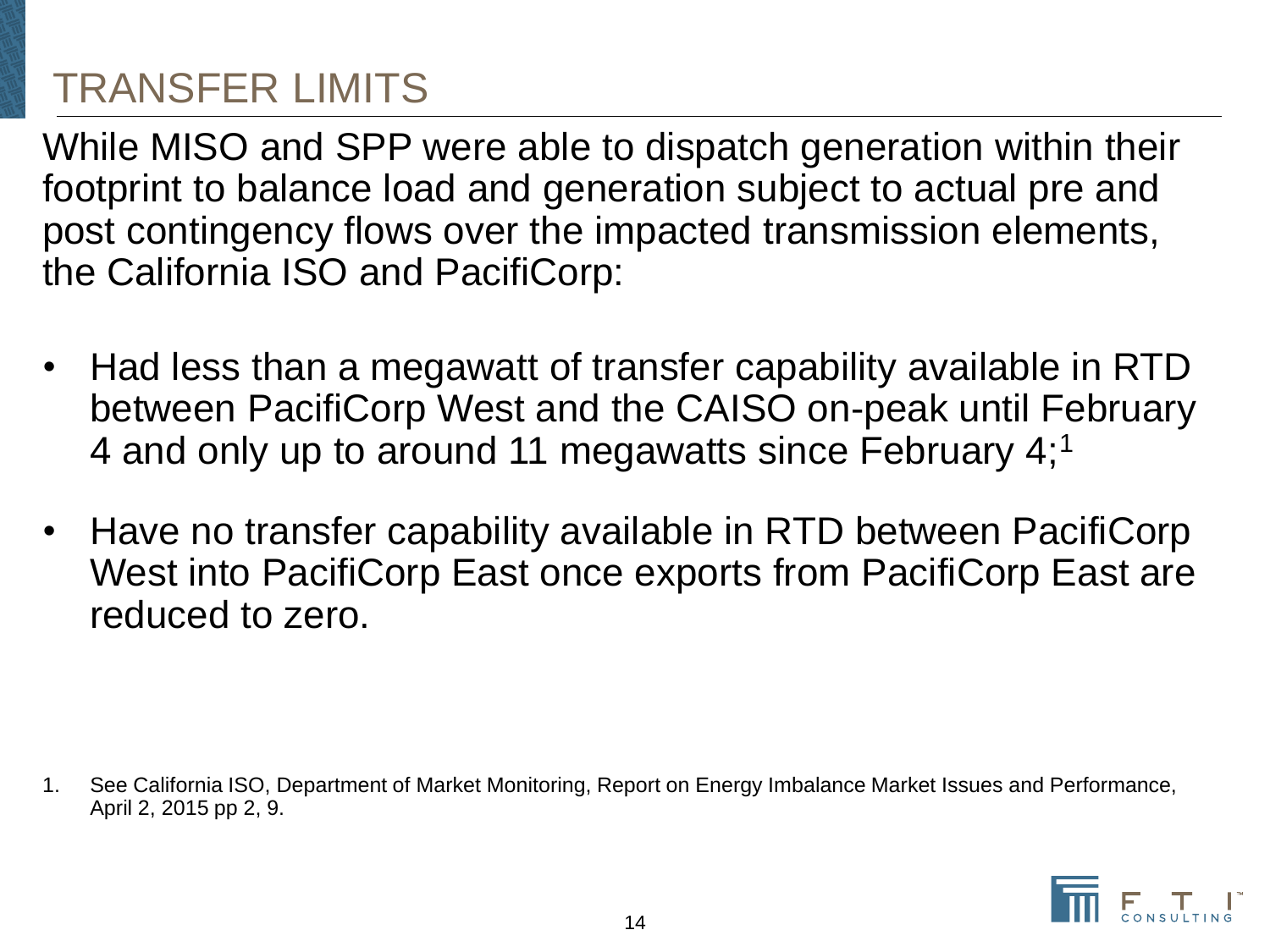While a substantial portion of the EIM benefits can be realized by the coordinated 15 minute dispatch, additional benefits can be realized by adjusting interchange on a five minute basis, particularly those associated with balancing unpredictable variations in intermittent resource output.

• Realizing these additional EIM benefits will be aided by having more inter-balancing area transfer capability available in RTD.

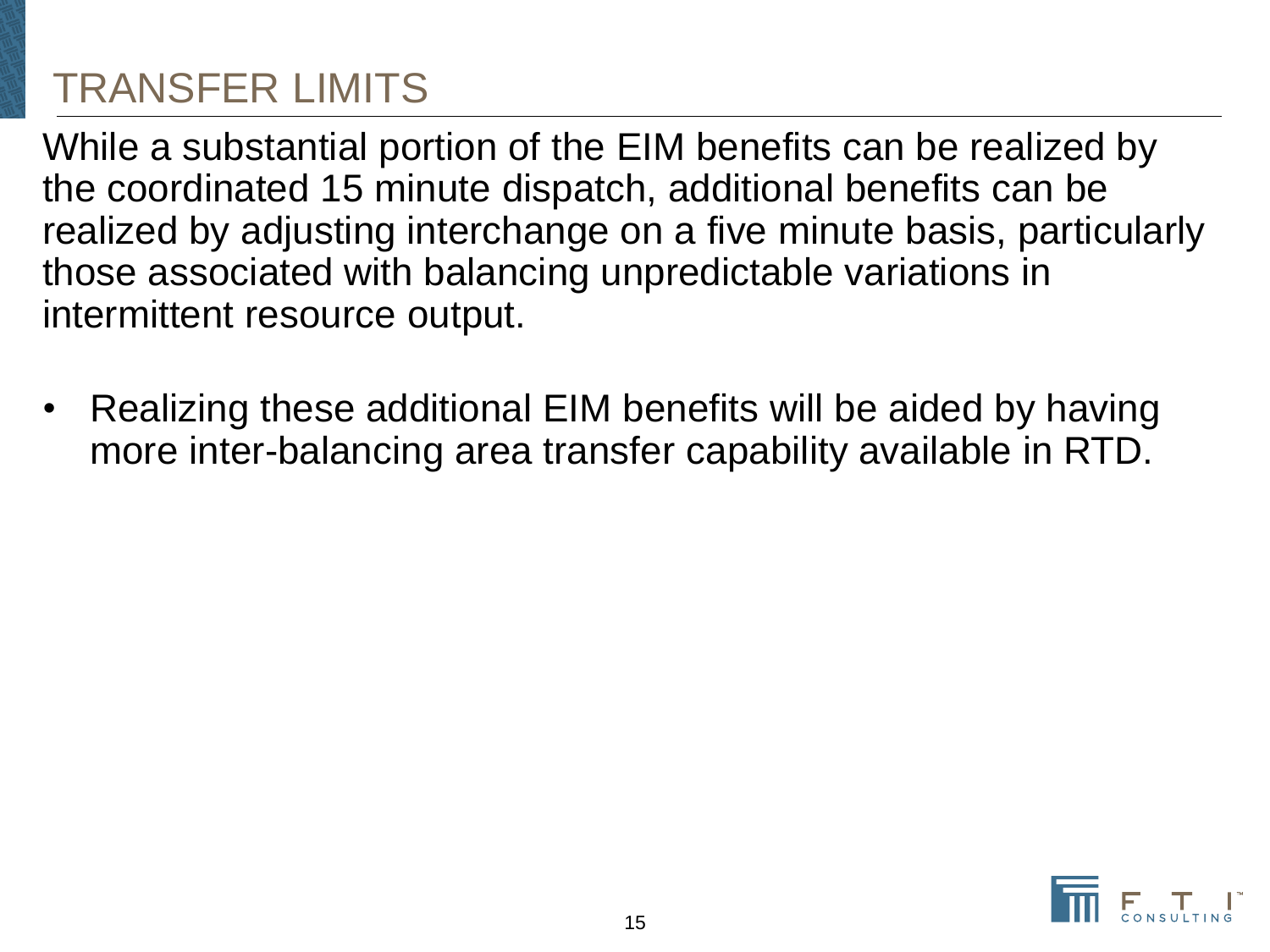The California ISO's ability to balance load and generation within the EIM on a five minute basis will improved with the participation of the Nevada companies and the increased real-time transfer capability into PACE.



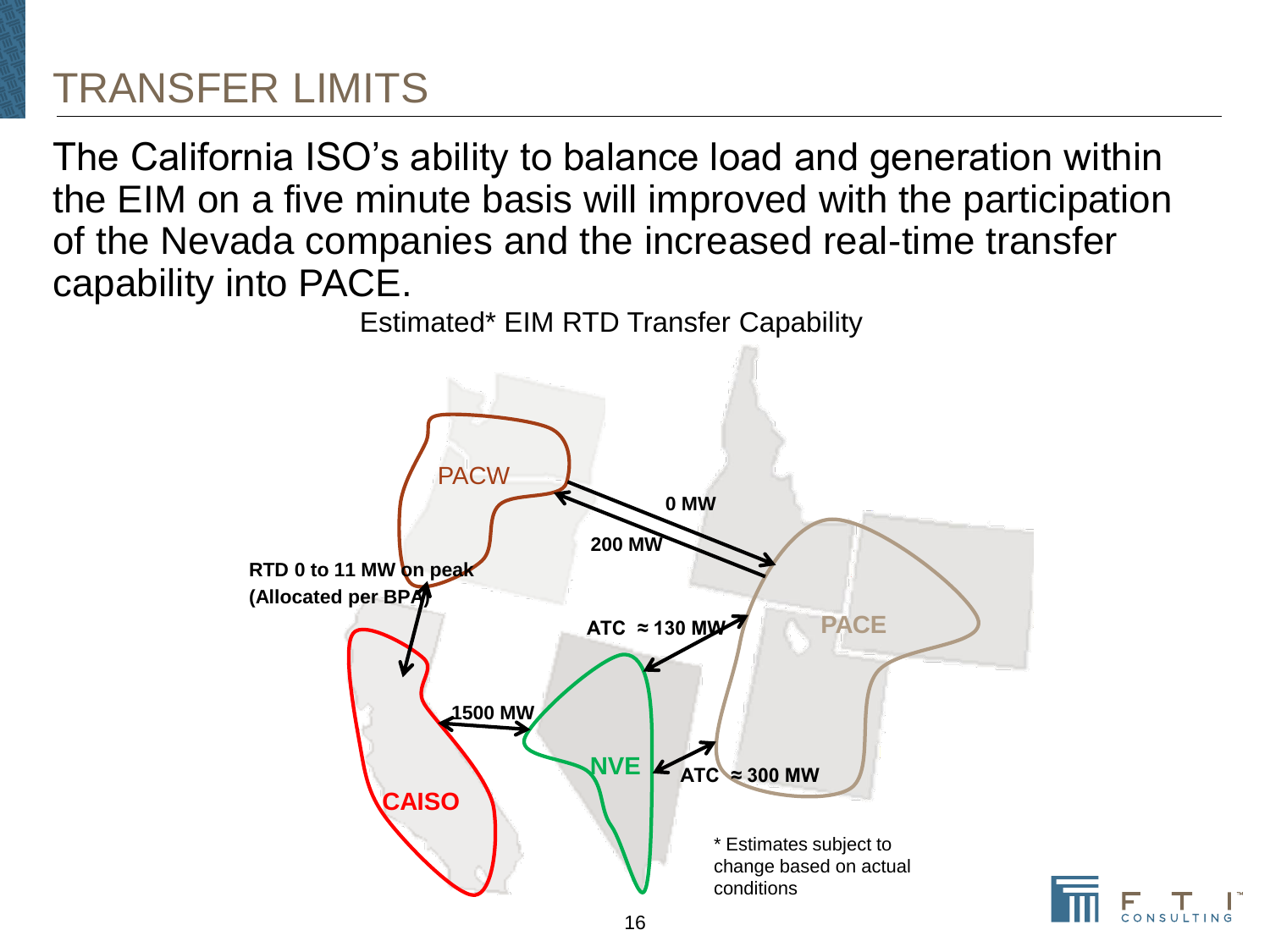In the longer run, a major source of cost reductions as the EIM footprint expands will be the ability to better utilize the existing transmission system by dispatching generation based on the actual pre and post contingency transmission limits.

#### Kentucky and Wisconsin Flowgates

|                                                                                                                                | 511 Hours with Zero<br><b>Hour-Ahead AFC</b><br><b>Flowgate 2198</b><br><b>Fall 2003</b> | <b>TLR Level 3 and 4</b><br><b>9 Kentucky Flowgates</b><br>July-October 2003 <sup>2</sup> | <b>198 Wisconsin TLR</b><br>Level $3 - 5$<br>June-November 2003 <sup>3</sup> |  |  |
|--------------------------------------------------------------------------------------------------------------------------------|------------------------------------------------------------------------------------------|-------------------------------------------------------------------------------------------|------------------------------------------------------------------------------|--|--|
| Real-time<br>capacity<br>available<br>and unused<br>on limiting<br>element                                                     | 23%                                                                                      | 9.31%                                                                                     | 11.407%                                                                      |  |  |
| Direct Testimony of Ron McNamara, December 29, 2003, p. 16.<br>Direct Testimony of Ron McNamara, December 29, 2003, pp. 13-14. |                                                                                          |                                                                                           |                                                                              |  |  |

<sup>3</sup>MISO, The Benefits and Costs of Wisconsin Utilities Participating in Midwest ISO Energy Markets, March 26, 2004.

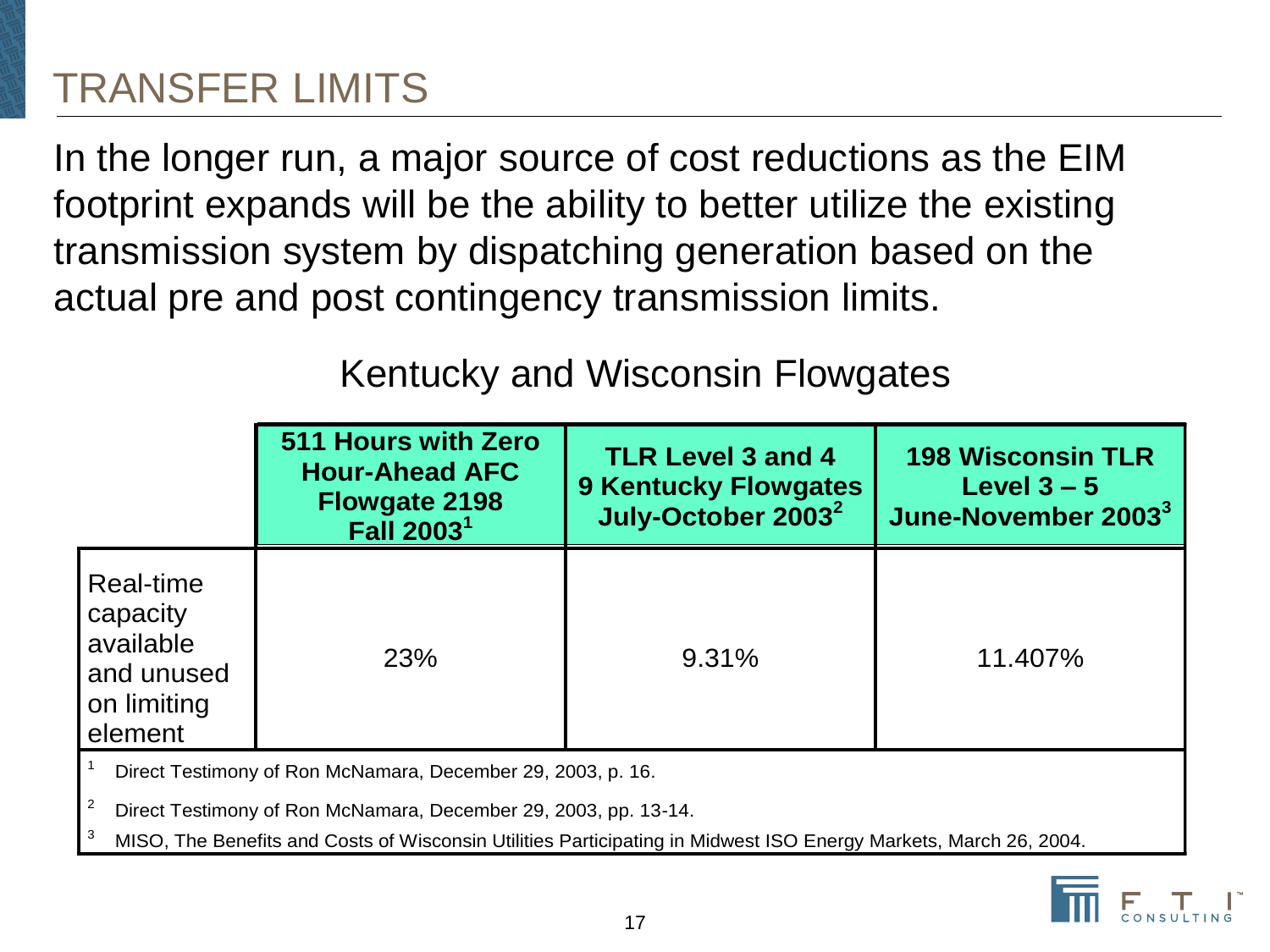The power balance constraint for PacifiCorp west was apparently violated in the EIM five minute dispatch (RTD) during 2.8% of all intervals during January, 2% during February,<sup>1</sup> and .6% during March 2015.

The power balance constraint for PacifiCorp east was apparently violated during 5.3% of all five minute dispatch intervals in January, 2% during February,<sup>2</sup> and 2% during March 2015.

While we should expect further reductions in the frequency of these power balance violations with continued improvements in training, refinements in operating policy, elimination of software bugs and data transfer issues, it is not realistic to expect that their frequency will drop close to zero.

- 1. See California ISO, Department of Market Monitoring, "Report on Energy Imbalance Market Issues and Performance," April 2 , 2015, p. 18.
- 2. See California ISO, Department of Market Monitoring, "Report on Energy Imbalance Market Issues and Performance," April 2, 2015, p. 18.

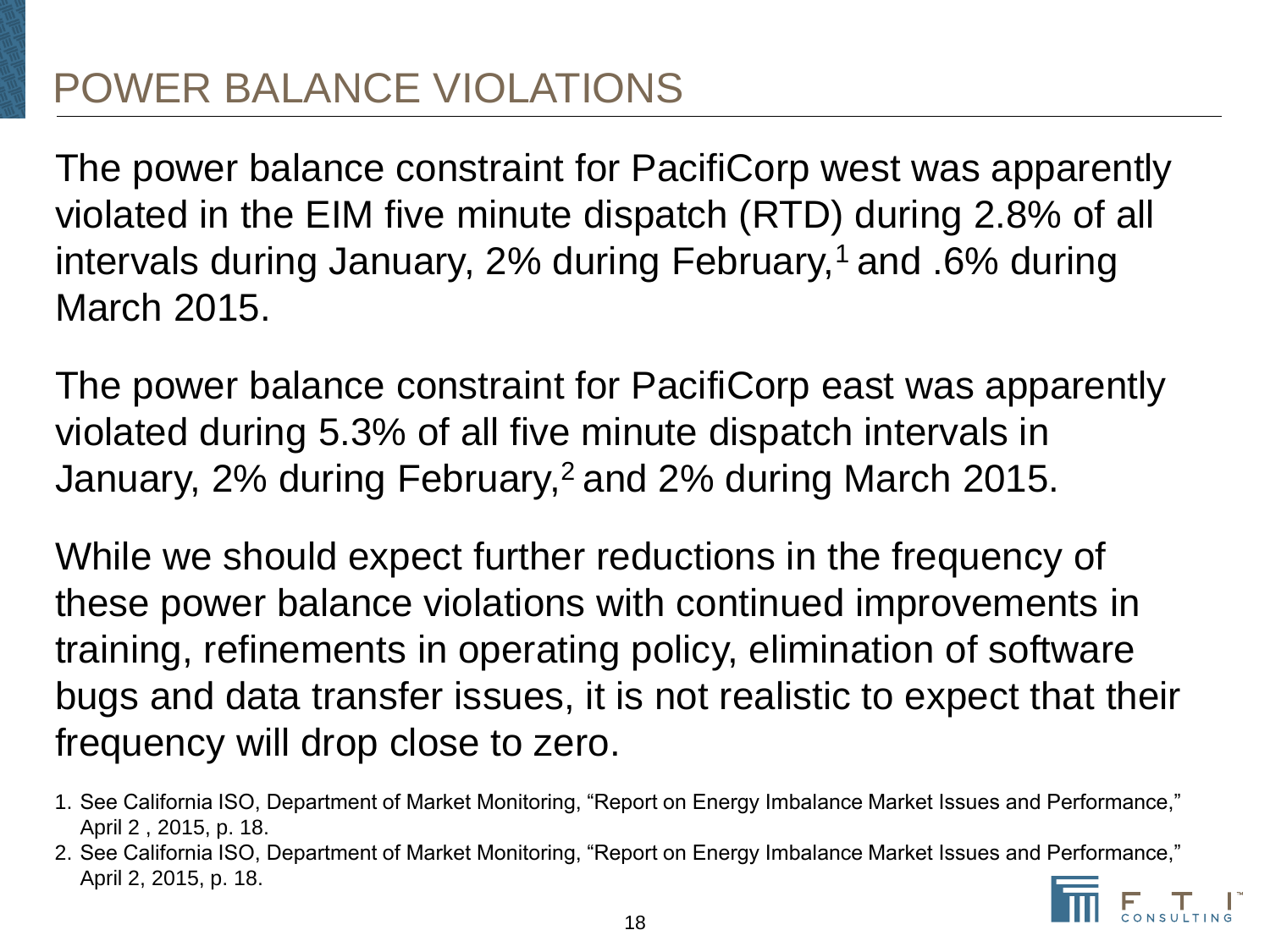The New York ISO has had potential load balance violations in the real-time dispatch under SMD 2 operation since 2005. <sup>1</sup>

In 2010, the NYISO made some data public on the past frequency of realtime regulation shortages:<sup>2</sup>

> 2006 1.79% of all intervals 2007 1.24% of all intervals 2008 1.02% of all intervals 2009 .91% of all intervals

These data cover all causes of regulation shortages but real-time regulation shortages are almost always a result of ramp constraints leading to potential load balance violations.

<sup>2.</sup> New York ISO, Shaun Johnson, "Enhanced Shortage Pricing," Market Issues Working Group, June 21, 2010 pp. 30-31.



<sup>1.</sup> SMD Software was implemented in February 2005.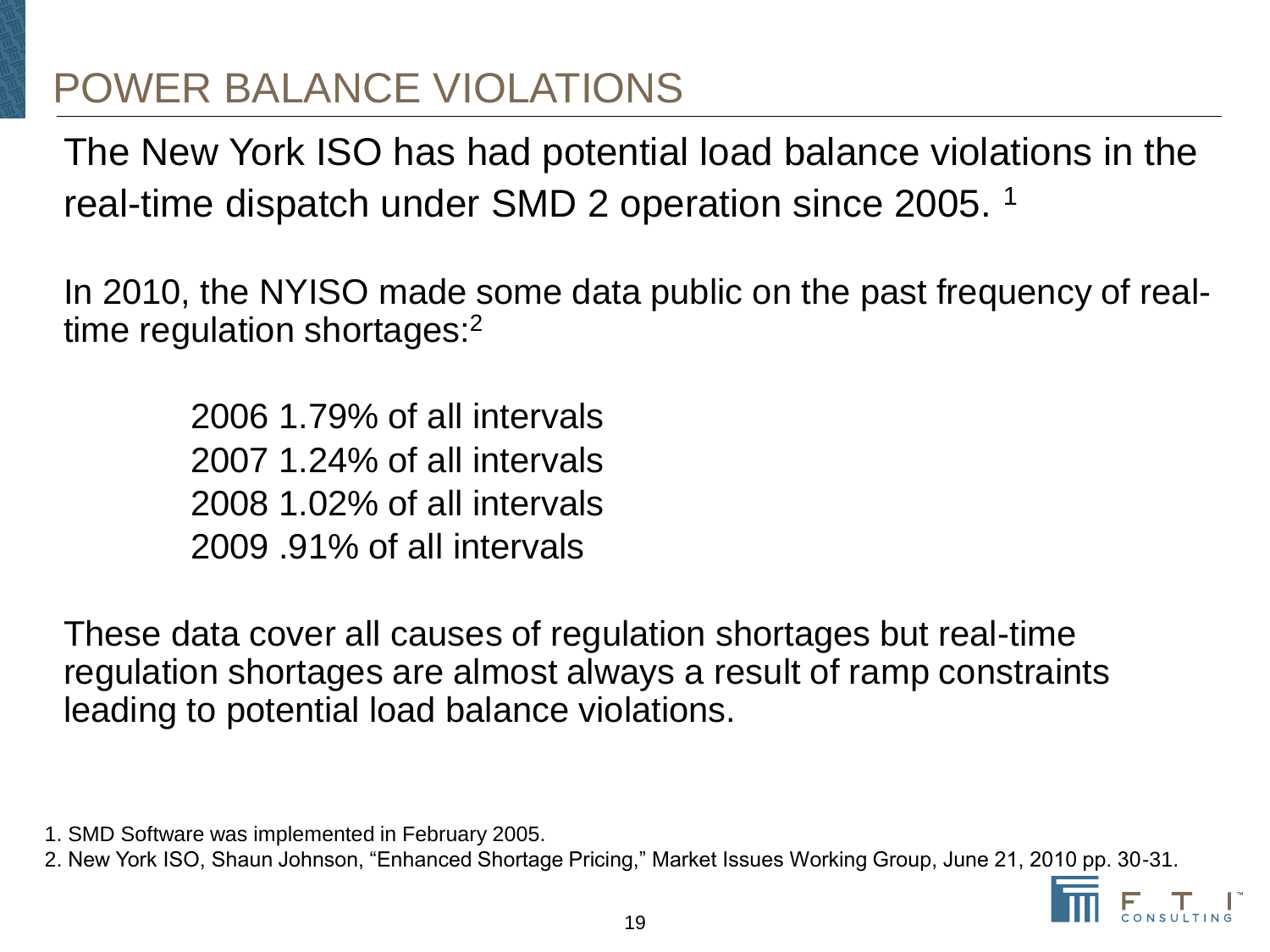The MISO also encounters binding ramp constraints in its realtime dispatch, even after implementing a single balancing authority area in January 2009.

- An analysis of price spikes during uncongested intervals found that there were price spikes during 1.6% of these intervals over the period March 1, 2010 through December 8, 2011.<sup>1</sup>
- Another analysis of spinning reserve shortages found 915 intervals out of 113,863 (.8%) over the period August 1, 2010 to August 31, 2011 when the spinning reserve constraint was relaxed,<sup>2</sup> in most cases the spin relaxation was likely a result of ramp constraints creating potential load balance violations.

- 1. MISO, Stakeholder 5th technical Workshop, Ramp Capability in MISO Markets, April 14, 2012, pp. 45-47
- 2. MISO, Market Subcommittee, "Spinning Reserve Demand Curve –Construct, January 6, 2012

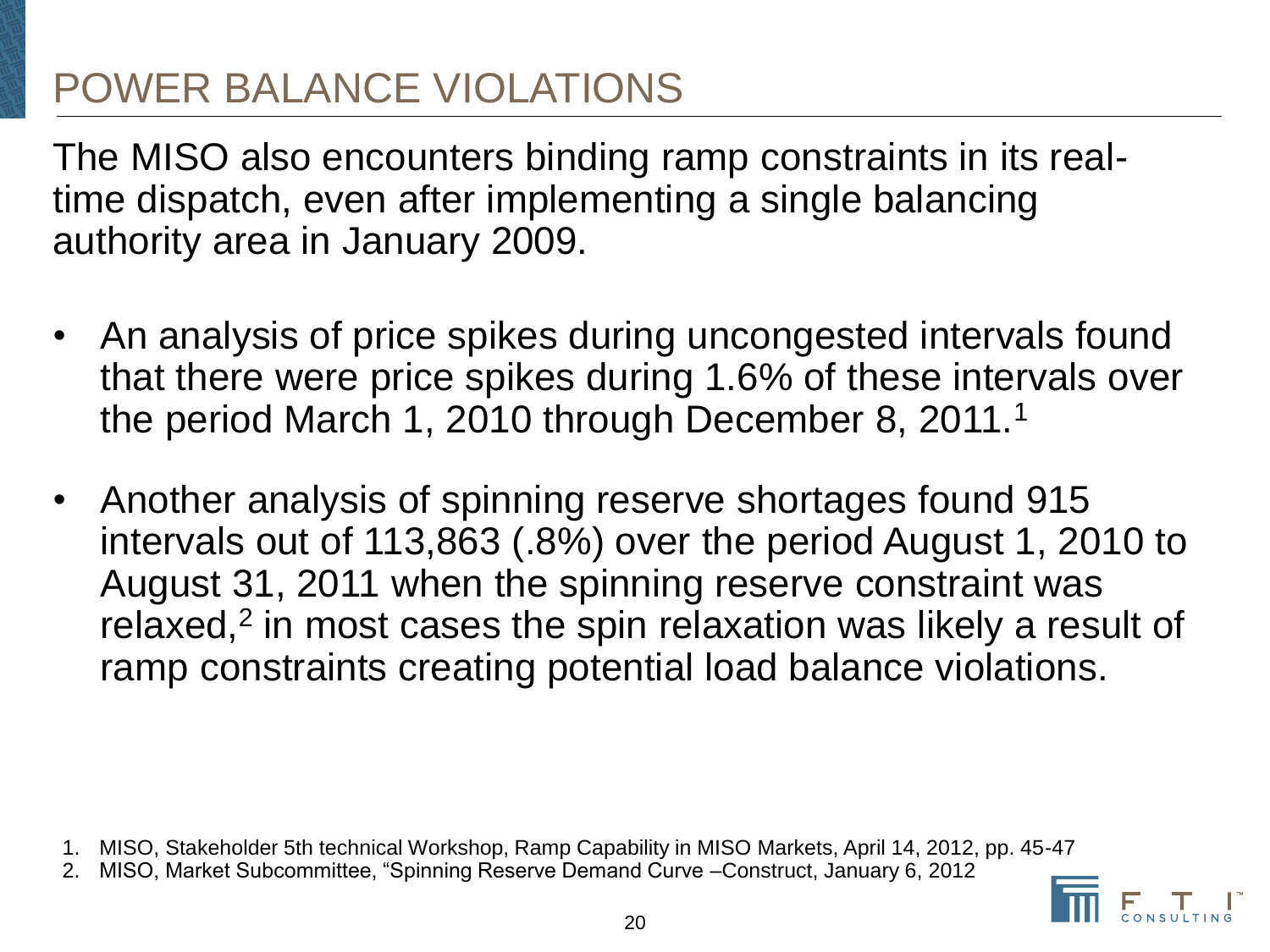Power balance violations in the five minute time frame are visible in the California ISO, the EIM, the MISO and NYISO because they are reflected in prices.

- The same inability to balance load and generation with ondispatch resources within a five minute time frame can be present in an ISO sending out 15 minute dispatch signals, but it will not be reflected in prices.
- The same inability to balance load and generation with on dispatch resources within a five minute time frame can be present in a system operator sending out manual dispatch instructions but it would not be reflected in prices and the manual dispatch might not even account for ramp constraints.

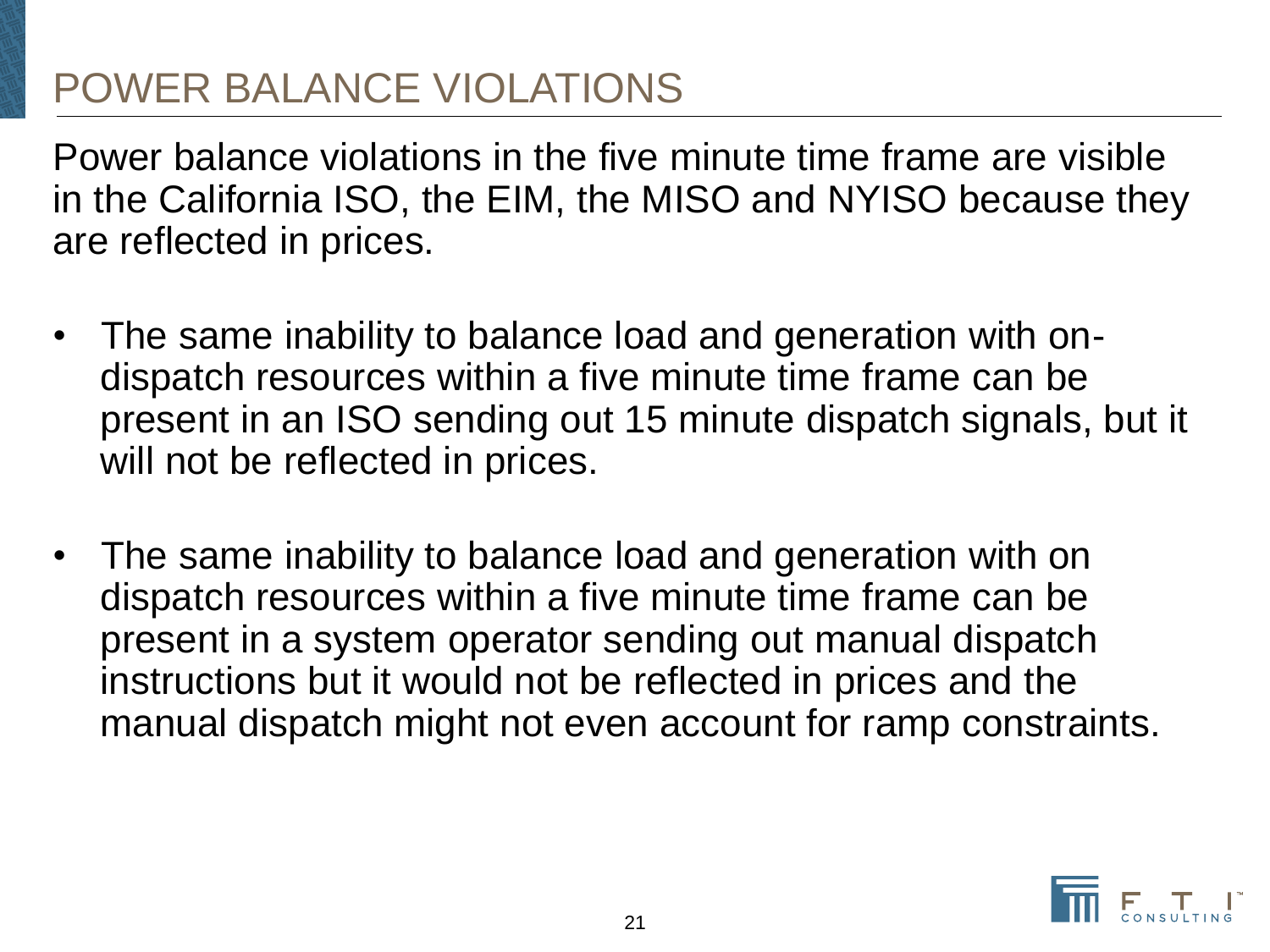Whether operating in market or non-market framework, it is important that the cost of the actions taken to avoid a ramp induced power balance violation in the real-time dispatch is reasonably related to the operational significance of the violation.

• In a market framework it is also important to reflect the cost of the actions it would be economic to take to avoid power balance violations in market prices to provide an appropriate price signal for long-run changes in supply and resource mix and for appropriate actions by price responsible load in the short-run.

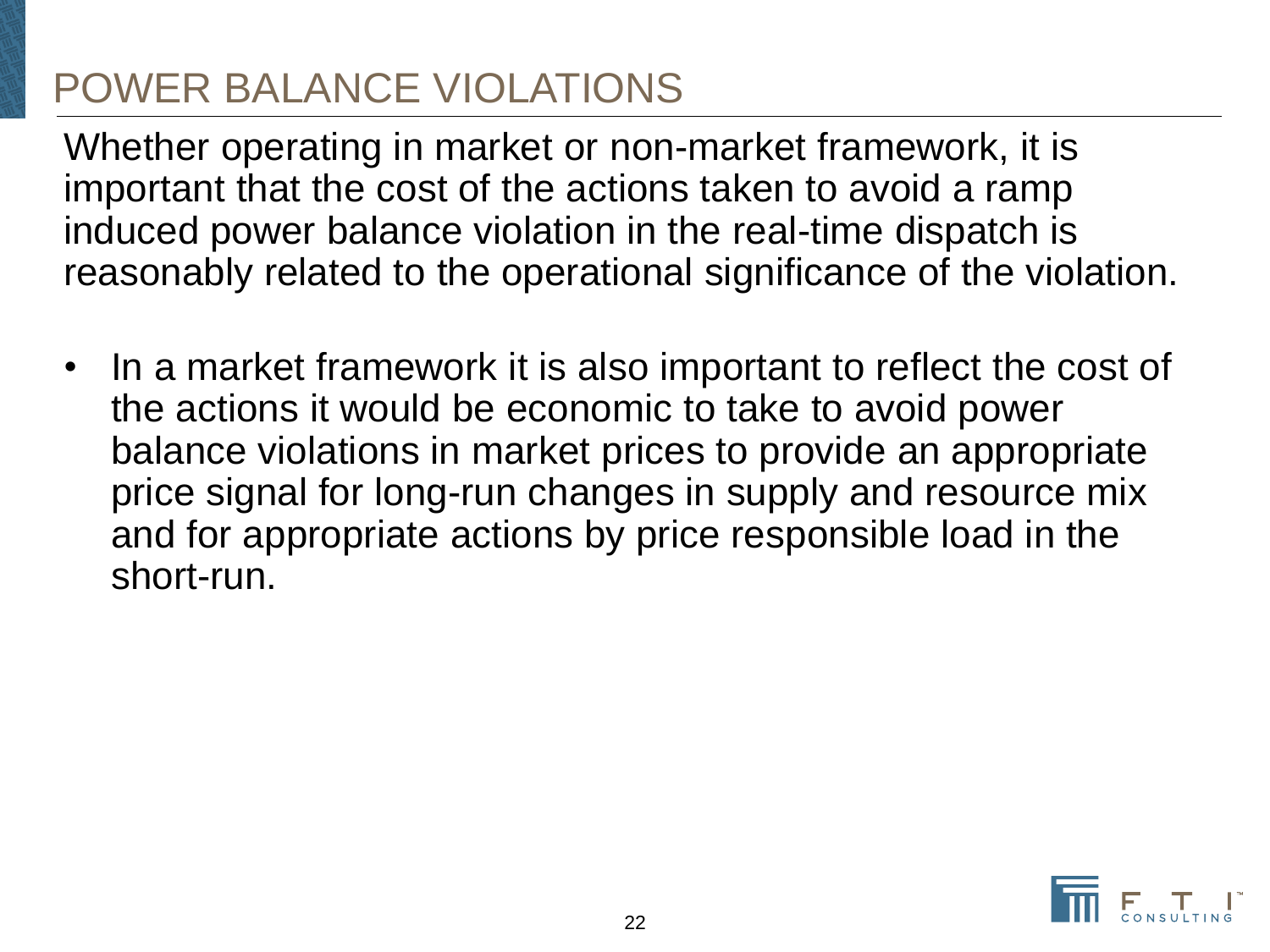The use of a \$1000 penalty price for power balance violations in the EIM would materially impact 5 minute prices (RTD) in PacifiCorp East as illustrated by the counterfactual prices.

Figure 7: Daily average of five-minute market prices in PAC West.

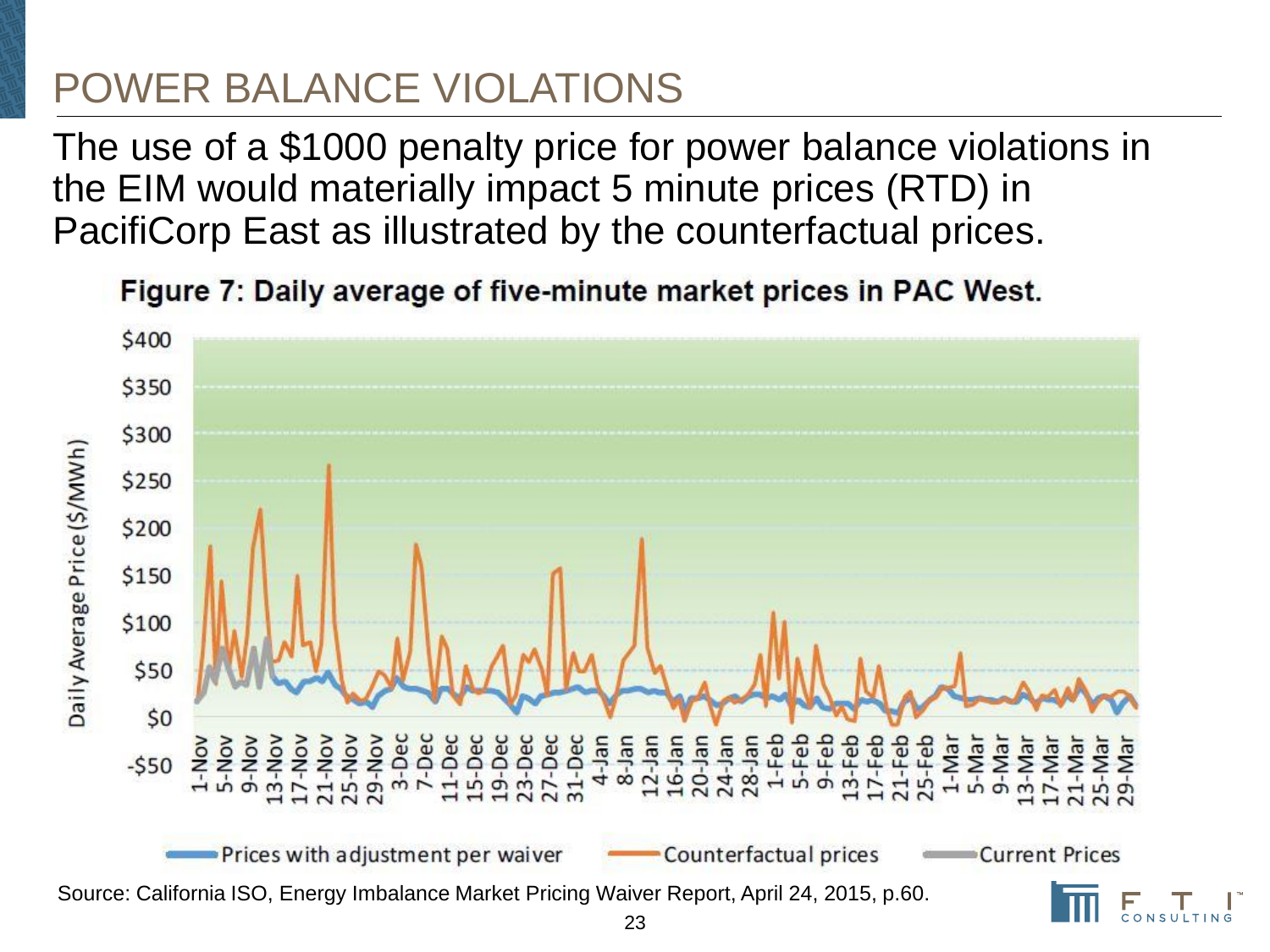The impact of using a \$1000 penalty for power balance violations in RTO would have been even larger in PacifiCorp East.

\$400 \$350 \$300 Daily Average Price (\$/MWh) \$250 \$200 \$150 \$100 \$50  $50$  $1-NOV$ <br>  $5-NOV$ <br>  $9-NOV$ <br>  $9-NOV$  $\frac{1}{2}$   $\frac{1}{2}$   $\frac{1}{2}$   $\frac{1}{2}$ Nov<br>Nov<br>Dec ner- $1-Mar$ Nov Dec Mar 9-Mar Nar -Dec Dec Nai  $-550$ Prices with adjustment per waiver Counterfactual prices **Current Prices** 

Figure 8: Daily average of five-minute market prices in PAC East.

Source: California ISO, Energy Imbalance Market Pricing Waiver Report, April 24, 2015, p.61.

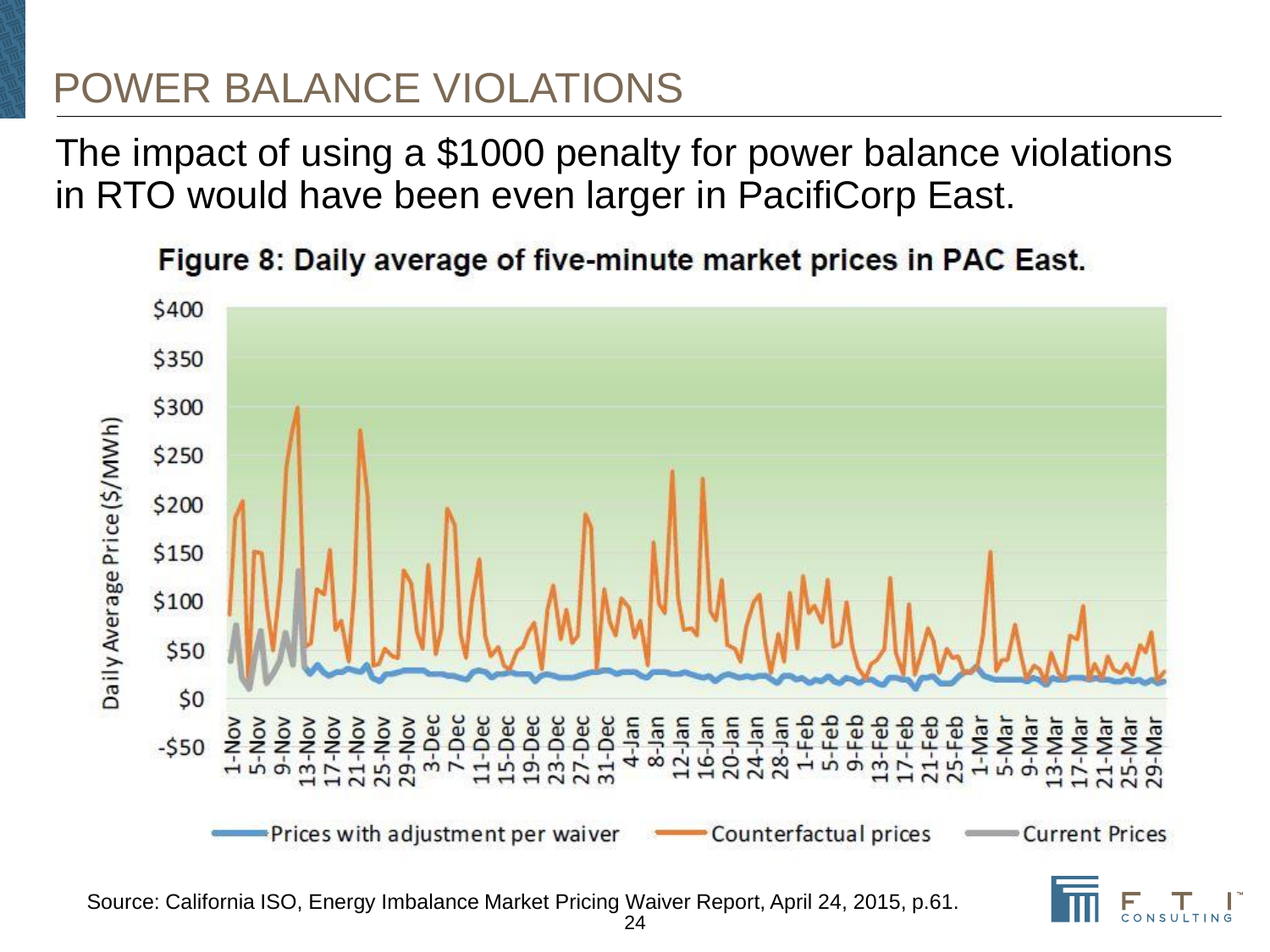.

The New York ISO has had potential load balance violations in the real-time dispatch under SMD 2 operation.

- When potential load balance violations arise, capacity that would otherwise be providing regulation, spinning reserves or possibly 10 minute reserves is dispatched to meet load.
- When ramp constraints cause the dispatch of capacity that creates a shortage of regulation, spinning reserves or 10 minute reserves, this impact is reflected in the real-time prices of regulation, reserves and energy through the relevant shortage price (for regulation, spinning reserves or 10 minute reserves).
- These shortage prices are much less than the \$1000 load balance penalty the California ISO initially applied in determining EIM real-time prices.

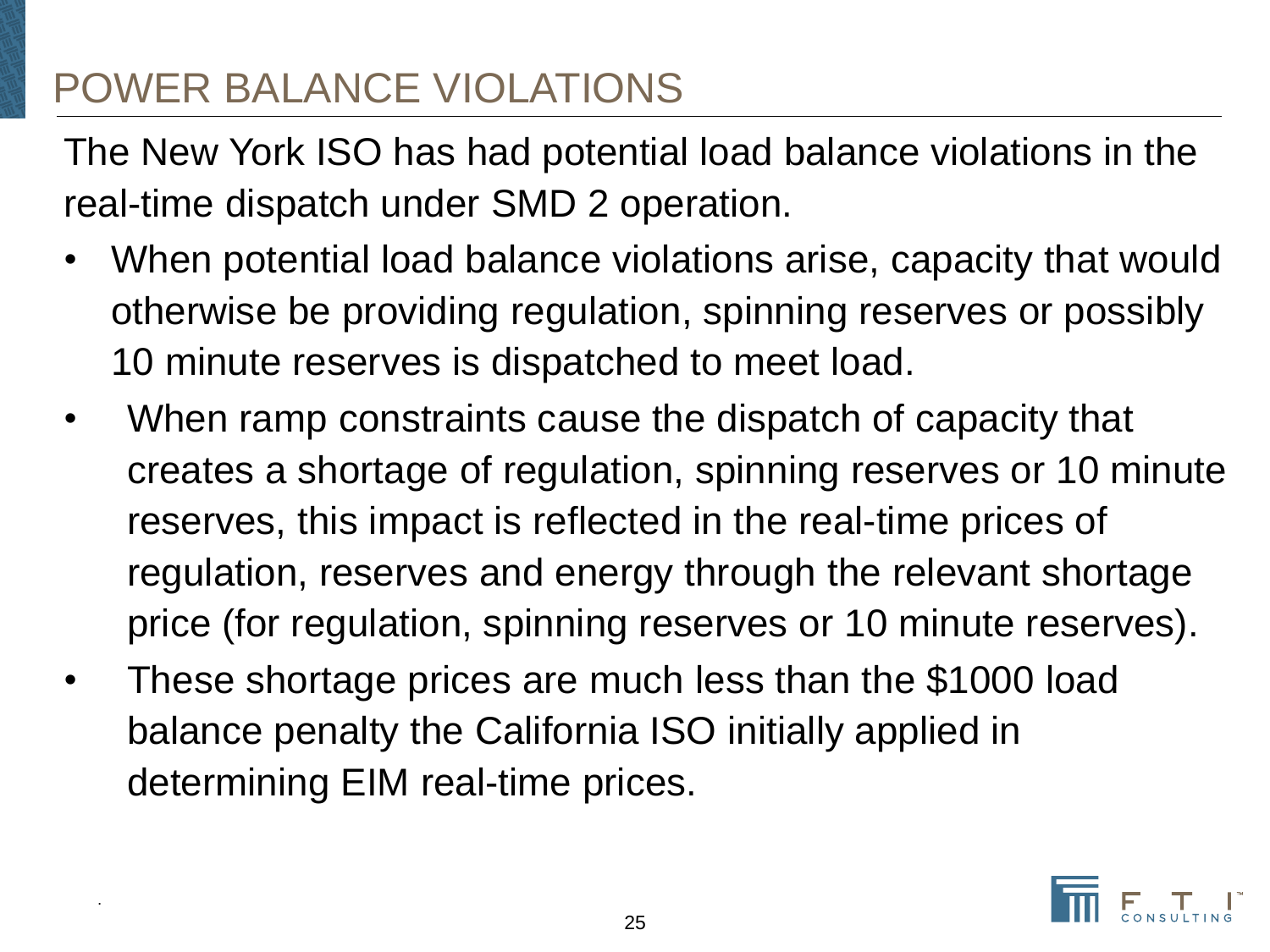The initial, current and proposed shortage prices used by the NYISO for regulation, spinning reserves and total 10 minute reserves are shown below. The changes currently pending at FERC will both adjust shortage values and add an additional reserve region.

| <b>Initial</b>                        | <b>Current</b> | Proposed   |
|---------------------------------------|----------------|------------|
| 2005-2011                             | 2011-20151     | $2015 - 2$ |
|                                       |                |            |
| \$250                                 | \$80           | \$25       |
| \$300                                 | \$180          | \$400      |
| \$400                                 | \$400          | \$775      |
| <b>Eastern Spinning Reserves \$25</b> | \$25           | \$25       |
| n.a.                                  | n.a.           | \$25       |
| \$500                                 | \$500          | \$775      |
| \$150                                 | \$450          | \$750      |
|                                       |                |            |

- 1. See New York ISO Market Services Tariff Sections 15.3.7 and 15.4.7
- 2. See NYISO February 18, 2015 filing in Docket ER15-10611 and New York ISO, Ethan Avallone, "Comprehensive Shortage Pricing, BIC, November 12, 2014. <sub>26</sub>

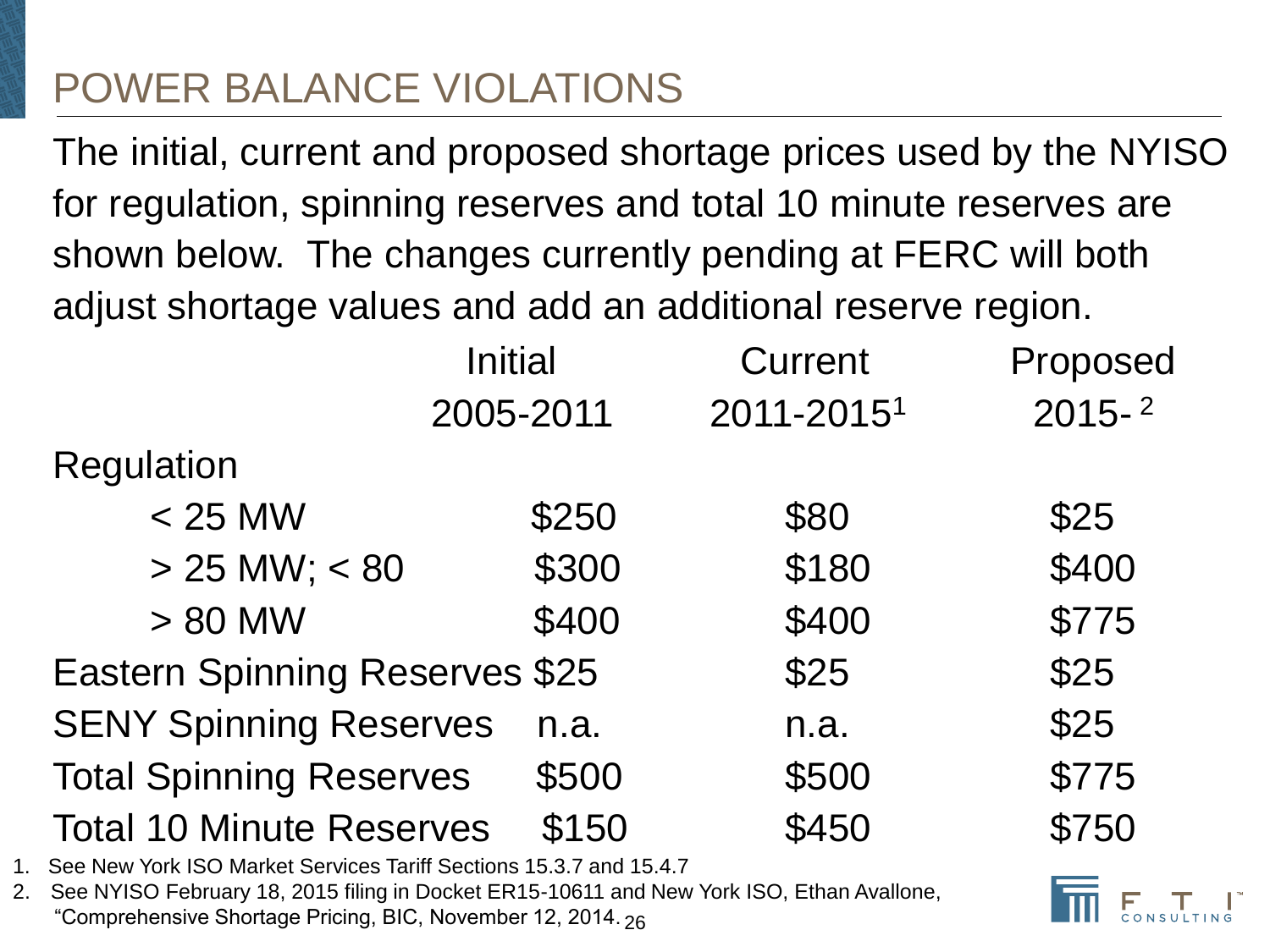Like the New York ISO, the MISO currently manages potential power balance violations due to ramp constraints by making additional ramp capability available to the five minute dispatch.

- While the New York ISO typically does this by dispatching capacity that would otherwise be providing regulation, the MISO accomplishes this by dispatching capacity that would otherwise be providing spinning reserves.
- The MISO will dispatch up to 10% of its spinning reserves to meet load at a shortage price of \$65 per megawatt hour and will dispatch additional spinning reserves at a shortage price of \$98 per megawatt hour.<sup>1</sup>

1. MISO Tariff, Schedule 28, sections VII and VIII. This design originated in Docket ER12-1185-000, filed March 1, 2012 and implemented May 1,2012.

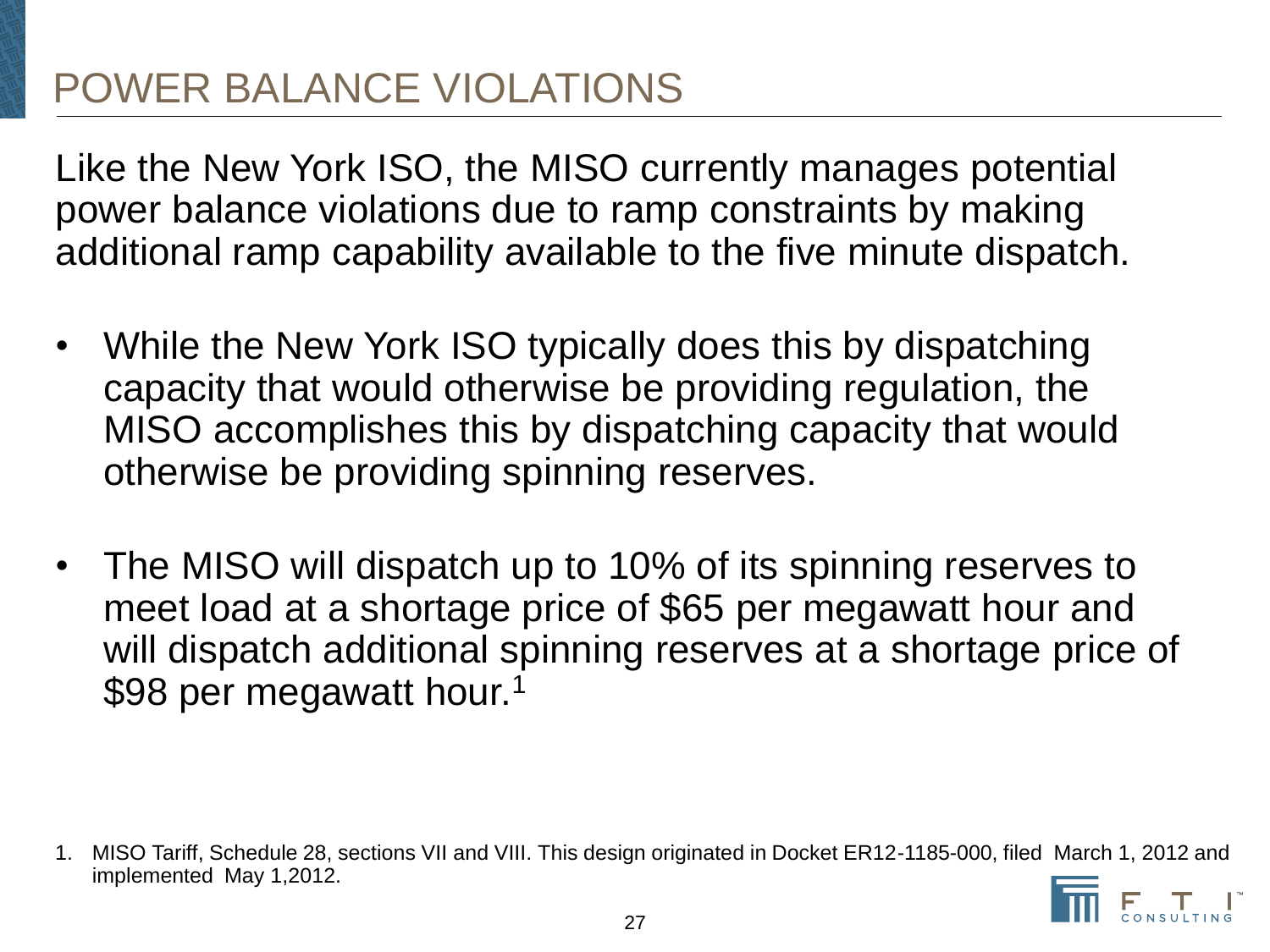#### CONCLUSIONS

- The California ISO EIM design follows the designs successfully implemented by MISO and SPP to coordinate an energy dispatch among distinct balancing areas.
- Although a proven design, the EIM design has operational challenges for both the California ISO and the EIM participants that will lead over time to improvements in the basic design framework as operational experience accumulates.
- One of the areas in which the basic EIM design is likely to continue to evolve over time is in the management and pricing of short-term ramp constraints both within individual EIM balancing areas and between EIM balancing areas.